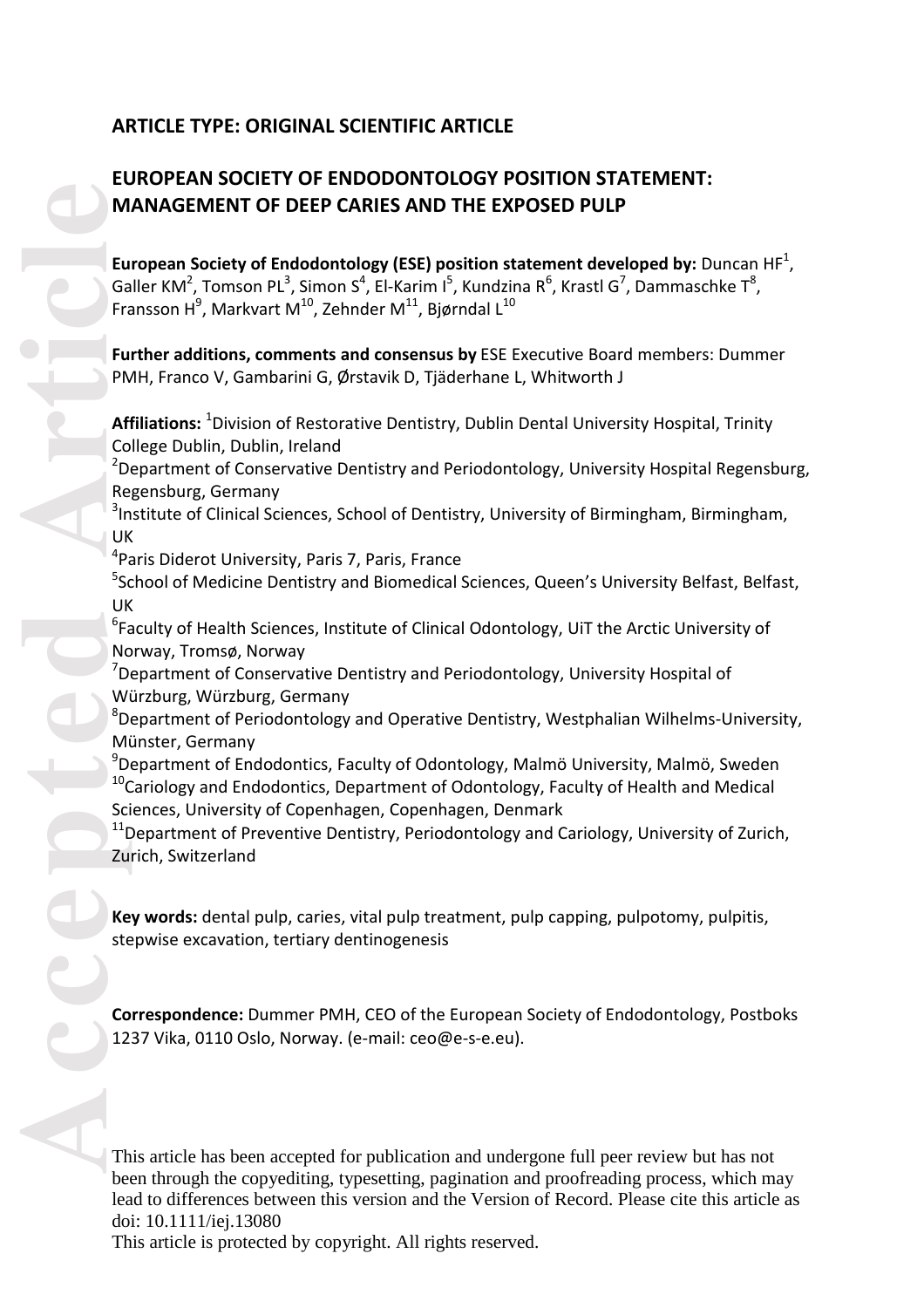# **ESE -APPROVED DEFINITIONS AND TERMINOLOGY/GLOSSARY**

**Deep caries**: Caries reaching the inner quarter of dentine, but with a zone of hard or firm dentine between the caries and the pulp, which is radiographically detectable when located on an interproximal or occlusal surface. There is a risk of pulp exposure during operative treatment .

**Extremely deep caries:** Caries penetrating the entire thickness of the dentine, radiographically detectable when located on an interproximal or occlusal surface. Pulp exposure is unavoidable during operative treatment.

**Soft, firm and hard dentine:** Soft dentine can be excavated with minimum resistance using hand instruments, while firm dentine should be resistant to excavation using hand instruments. Hard dentine should be sound and resistant to probe penetration and scratching.

## **Selective carious -tissue removal** :

**Selective remova l to soft dentine** : Soft dentine is left only on the pulpal aspect of the cavity, while peripheral carious dentine is removed to hard dentine.

**Selective removal to firm dentine:** Firm dentine is left only on the pulpal aspect of the cavity, while peripheral carious dentine is removed to hard dentine.

**Non-selective carious-tissue removal:** Complete removal of soft and firm carious dentine from the periphery and central aspects of the cavity until hard dentine is reached.

**Vital pulp treatment (VPT):** Strategies aimed at maintaining the health of all or part of the pulp.

**Indirect pulp capping:** Application of a biomaterial onto a thin dentine barrier in a one -stage carious -tissue removal technique generally to hard dentine. Considered more aggressive than selective carious -tissue removal in one -stage and stepwise excavation. Leaves neither soft nor firm carious dentine behind.

**Selective carious-tissue removal in one-stage:** Application of a biomaterial onto a dentine barrier in an indirect one -stage selective carious -tissue removal technique. Removal to soft or firm dentine. Immediate placement of a permanent restoration.

**Stepwise excavation:** Application of a biomaterial in an indirect two -stage selective carious -tissue removal technique. Temporary restoration placement between visits and re -entry after 6 -12 months. First stage involves selective carious removal to soft dentine , to an extent that facilitates proper placement of a temporary restoration , and second stage removal to firm dentine. Final placement of a permanent restoration.

**Direct pulp capping:** Following the preservation of an aseptic working field, application of a biomaterial directly onto the exposed pulp, prior to immediate placement of a permanent restoration.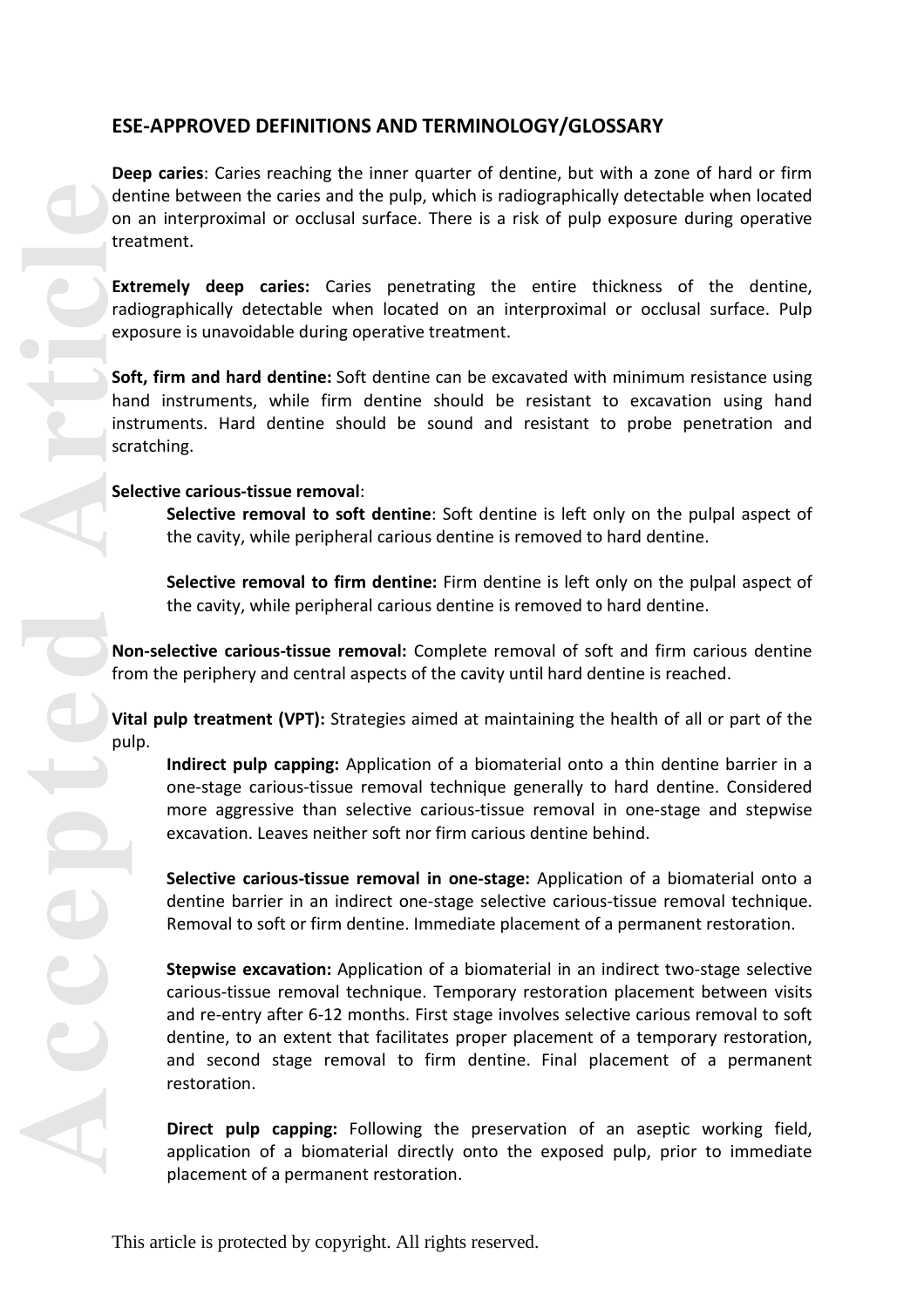**Class II**: Preoperative presence of a deep or extremely deep carious lesion. Pulp exposure judged clinically to be through a zone of bacterial contamination with an expectation that the underlying pulp tissue is inflamed. Enhanced operative protocol recommended (aseptic procedure using magnification, disinfectant, and application of a hydraulic calcium silicate cement).

**Partial pulpotomy:** Removal of a small portion of coronal pulp tissue after exposure, followed by application of a biomaterial directly onto the remaining pulp tissue prior to placement of a permanent restoration.

**Full pulpotomy:** Complete removal of the coronal pulp and application of a biomaterial directly onto the pulp tissue at the level of the root canal orifice(s), prior to placement of a permanent restoration.

**Pulpectomy:** Total removal of the pulp from the root canal system followed by root canal treatment, prior to placement of a permanent restoration.

## **ABSTRACT**

**Accepted Article**<br> **Article**<br> **Article**<br> **Article**<br> **Article**<br> **Article**<br> **Article**<br> **Article**<br> **Article**<br> **Article**<br> **Article**<br> **Article**<br> **Article**<br> **Article** This position statement on the management of deep caries and the exposed pulp represents the consensus of an expert committee, convened by the European Society of Endodontology (ESE). Preserving the pulp in a healthy state with sustained vitality, preventing apical periodontitis and developing minimally invasive biologically based therapies are key themes within contemporary clinical endodontics. The aim of this statement is to summarise current best evidence on the diagnosis and classification of deep caries and caries -induced pulpal disease, as well as indicating appropriate clinical management strategies for avoiding and treating pulp exposure in permanent teeth with deep or extremely deep caries. In presenting these findings, areas of controversy, low quality evidence and uncertainties are highlighted, prior to recommendations for each area of interest. A recently published review article provides more detailed information, and was the basis for this position statement (Bjørndal *et al* . 2019, International Endodontic Journal). The intention of this position statement is to provide the practitioner with relevant clinical guidance in this rapidly developing area. An update will be provided within 5 years as further evidence emerges.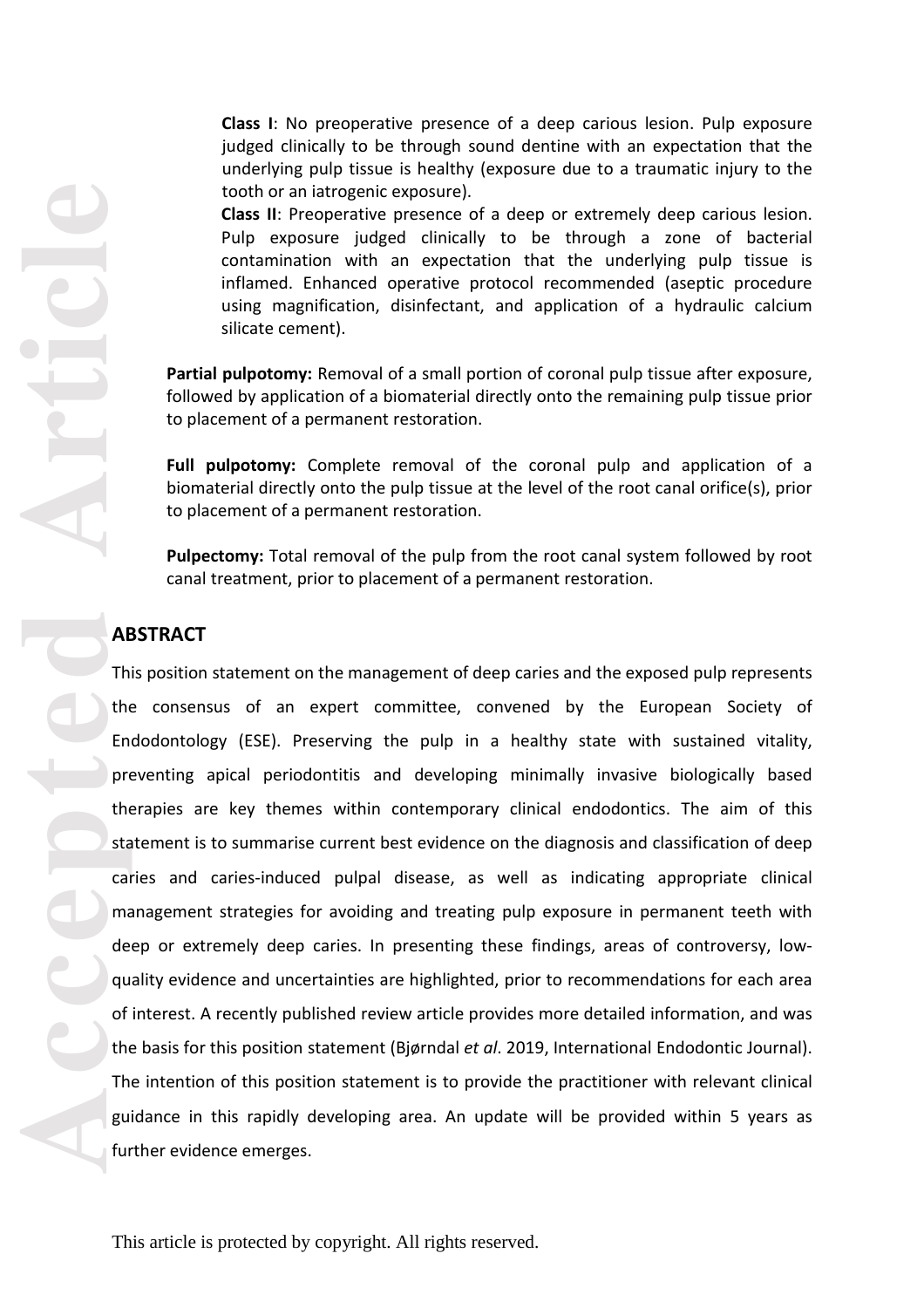## **SUMMARY OF KEY RECOMMENDATIONS**

| <b>Position statement area</b>                 | <b>Recommendations</b>                                                                                                                                                                                                                                                                                                                                                                                                                                                                                                                                                                                                                                                                                                                                                                                                                                                                                                                                        |
|------------------------------------------------|---------------------------------------------------------------------------------------------------------------------------------------------------------------------------------------------------------------------------------------------------------------------------------------------------------------------------------------------------------------------------------------------------------------------------------------------------------------------------------------------------------------------------------------------------------------------------------------------------------------------------------------------------------------------------------------------------------------------------------------------------------------------------------------------------------------------------------------------------------------------------------------------------------------------------------------------------------------|
| Terminology                                    | - ESE-approved definitions highlighted and listed.                                                                                                                                                                                                                                                                                                                                                                                                                                                                                                                                                                                                                                                                                                                                                                                                                                                                                                            |
| Classifying disease<br>severity                | - Patient signs/symptoms and clinical findings, in combination with<br>caries depth assessed radiographically.<br>- Reversible and irreversible pulpitis remain useful, but require<br>revision to reflect the initial nature of irreversible damage, which is<br>partial and confined to the coronal pulp.                                                                                                                                                                                                                                                                                                                                                                                                                                                                                                                                                                                                                                                   |
| Diagnosing the pulpal<br>inflammatory state    | - History, clinical examination, pulp sensibility testing (electric and<br>cold), and diagnostically acceptable periapical radiographs required.<br>- CBCT use is not justified.<br>- Reversible pulpitis symptomless or has episodes of less intense,<br>shorter-lasting pain.<br>- Irreversible damage (partial or total) characterized by spontaneous,<br>radiating pain that lingers after removal of stimulus.                                                                                                                                                                                                                                                                                                                                                                                                                                                                                                                                           |
| Aseptic management                             | - Tooth disinfection, sterile technique and rubber dam use at all times<br>throughout the management of deep caries whether pulp exposed<br>or not.                                                                                                                                                                                                                                                                                                                                                                                                                                                                                                                                                                                                                                                                                                                                                                                                           |
| Managing deep caries to<br>avoid pulp exposure | - What? Selective one-stage carious tissue removal or stepwise<br>excavation.<br>- When? Signs and symptoms of reversible pulpitis provided<br>radiographic assessment indicate caries to be no deeper than the<br>pulpal quarter. One surface (occlusal) carious lesions more<br>predictable than multi-surface lesions.                                                                                                                                                                                                                                                                                                                                                                                                                                                                                                                                                                                                                                     |
| Managing carious pulp<br>exposure              | - What? Pulp capping (class I [traumatic/iatrogenic] or class II<br>[carious]), partial pulpotomy and full pulpotomy.<br>- When? Class II pulp cap or pulpotomy is indicated after the<br>exposure of asymptomatic or reversibly inflamed pulp tissue during<br>carious tissue excavation.<br>- For class II capping of deep carious lesions an enhanced protocol<br>should be used; including magnification, a disinfection irrigant and<br>the application of a hydraulic calcium silicate cement.<br>- Carious exposure with symptoms indicative of irreversible pulpitis,<br>when no rubber dam being used and instruments contaminated<br>during caries removal, should be treated aseptically with<br>pulpectomy.<br>- Alternatively full pulpotomy may be successful using an aseptic<br>technique in cases where there is partial irreversible pulpitis in the<br>coronal pulp, however, better long-term prospective randomised<br>data is required. |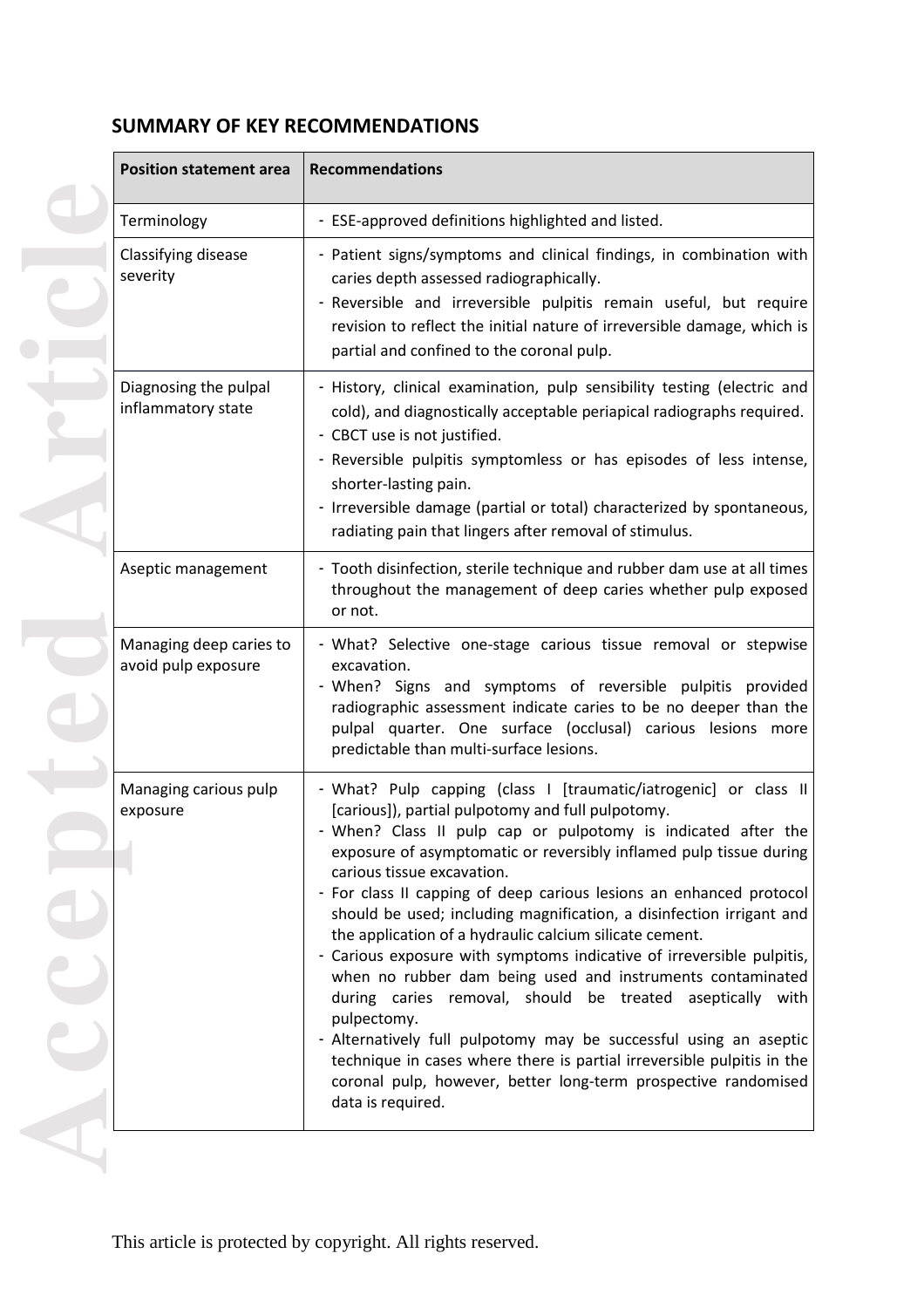| Vital pulp treatment<br>materials       | - A hydraulic calcium silicate or a glass ionomer cement should be<br>placed over the deep dentine when pulp is not exposed.<br>- Hydraulic calcium silicate material placed directly onto the exposed<br>pulp in pulp capping, partial pulpotomy, or full pulpotomy prior to<br>definitive restoration.                                                                                                                                    |
|-----------------------------------------|---------------------------------------------------------------------------------------------------------------------------------------------------------------------------------------------------------------------------------------------------------------------------------------------------------------------------------------------------------------------------------------------------------------------------------------------|
| Follow-up after vital pulp<br>treatment | - Monitored by history and clinical radiographic examination at 6<br>months, supplemented by periapical radiograph at one year.<br>- If symptoms persist or there is uncertainty regarding healing the<br>tooth should continue to be assessed at regular intervals.<br>- Thermal and electric pulp sensibility testing should be carried out to<br>monitor pulpal response, noting that teeth with full pulpotomy will<br>be unresponsive. |

### **INTRODUCTION**

The destructive nature of conventional dental treatment and concerns of overtreatment and the 'restorative cycle', have led the profession to promote minimally invasive biologically based treatment strategies. This has resulted in a shift in the management of deep caries from non -selective (complete) removal to selective (partial) removal, reducing the risk of pulp exposure (Innes *et al* . 2016). Contemporary management strategies for the cariously exposed pulp have seen the re -emergence and extension of vital pulp treatment (VPT) techniques such as partial and complete pulpotomy (Simon *et al* . 2013). As the maintenance of pulpal health including the prevention of apical periodontitis are core values in Endodontics, these developments are of fundamental importance to the profession. This position statement reflects the current views of the Society on these issues. It provides the practitioner with recommendations regarding the diagnosis and treatment of deep and extremely carious lesions and of the exposed pulp in permanent teeth based on current knowledge.

This statement limits itself to the management of extensive carious lesions, further subdivided into two radiographic categories, deep and extremely deep. This categorisation aims to quantify the risk of pulp exposure, as well as potentially highlight a threshold for the onset of more severe, likely to be irreversible, pulp inflammation (Reeves & Stanley 1966). Deep carious lesions reach the inner quarter of dentine, but still with a zone of hard or firm dentin e between the lesion and the pulp detectable radiographically , while an extremely deep carious lesion penetrates the entire thickness of the dentine clinically and radiographically (Bjørndal 2018, Bjørndal *et al* . 2018).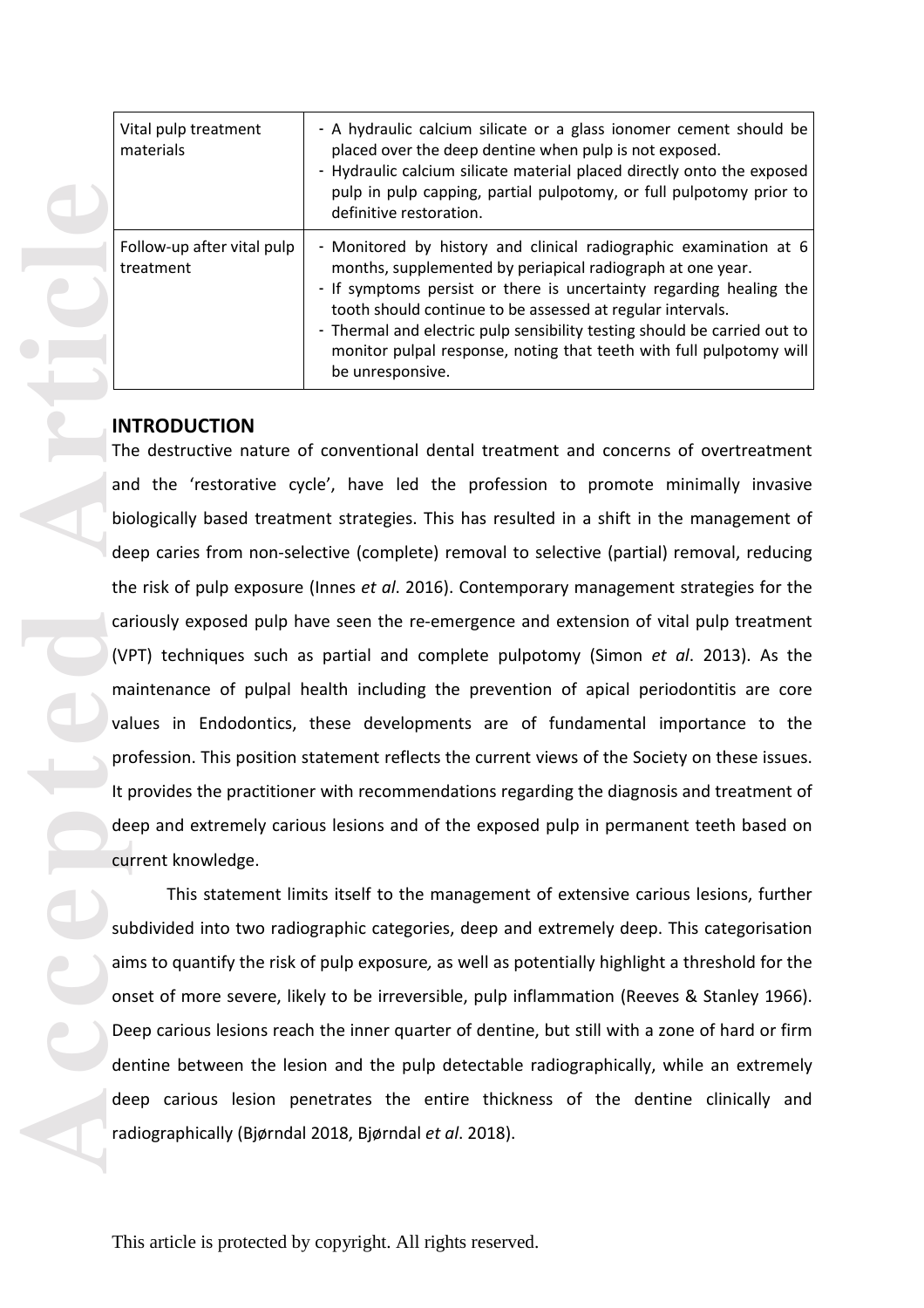Caries is a biofilm induced -disease , driven by a supply of fermentable carbohydrates (Nyvad *et al.* 2013, Pitts *et al* . 2017). The resulting ecological shift creates an acidogenic, cariogenic niche, which breaks down dental hard tissue to form a cavity (Dorozhkin & Epple 2002, Schwendicke *et al* . 2016). Although pulpitis will accompany the carious process throughout its progression, it is not until the infected demineralized carious dentine is close to the pulp that the inflammatory response becomes severe and there is a risk of bacteria entering the pulp (Reeves & Stanley 1966). In animal models employing healthy dentine, pulp tissue has an innate ability to repair if the bacterial challenge is removed and the tooth is suitably restored (Mjör & Tronstad 1974, Warfvinge & Bergenholtz 1986). Preservation of pulpal health maintains the pulp's developmental (primary and secondary dentinogenesis), defensive (tertiary dentinogenesis, immunoresponse) as well as retaining the pulp's mechanoreceptors.

Contraction of the contraction of the contraction of the contraction of the contraction of the contraction of the contraction of the contraction of the contraction of the contraction of the contraction of the contraction o Appropriate caries management within VPT aims to remove the microbial irritation and prevent new bacterial insult by placing a sealing dental biomaterial to protect exposed dentine and pulp from external stimuli. Therapeutically, VPT is quicker, less technically complex and invasive than pulpectomy and root canal treatment (RCT), while also reducing unwanted effects such as discolouration, fracture or residual periapical inflammation. Conversely, it can be argued that VPT and management of deep carious lesions is sensitive to ongoing bacterial contamination making the technique 'biologically demanding', often requiring magnification and expertise to treat. Thus, the overarching aims of caries management and VPT are to manage bacterial contamination, arrest caries progression, stimulate tertiary dentine formation, and promote pulpal repair as well as restoring the cavity to create a durable seal for long-term preservation of a symptom-free and functional tooth with a healthy pulp. The maintenance of an aseptic environment provides the optimal platform for successful VPT and necessitates the mandatory application of rubber dam and an aseptic procedure throughout the treatment even if the pulp is not exposed.

## **CONSENSUS -BASED RECOMMENDATIONS**

#### **Classifications of disease severity to guide decision making in Vital Pulp Treatment**

Multi -centre prospective studies investigating the management of deep caries in adult patients have focused on the extent and depth of carious lesions (deep, extremely deep) radiographically as the principle inclusion criterion (Bjørndal *et al* . 2010, 2017). A detailed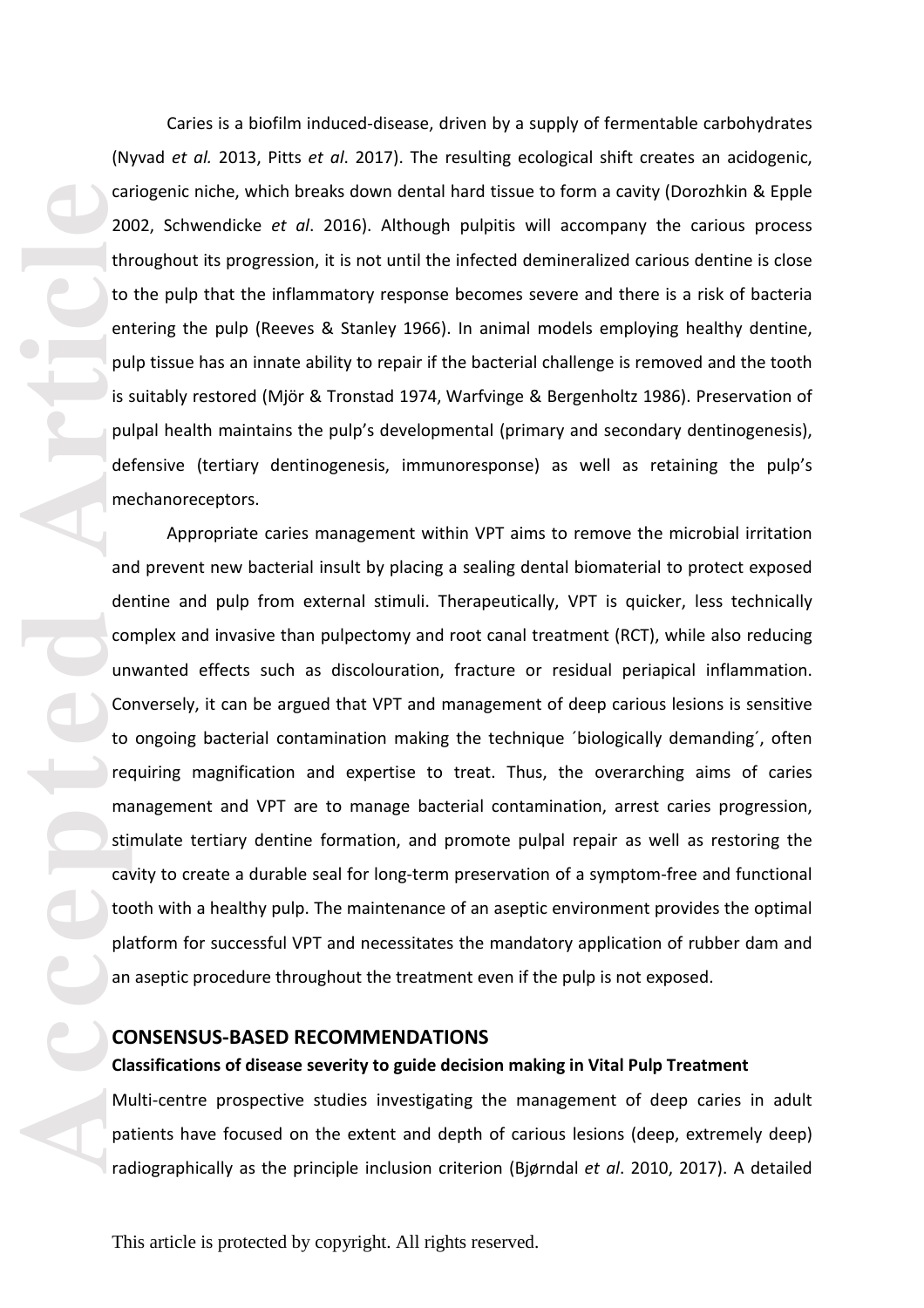radiographic description of the caries was included in the experimental protocols; however, the pulpal symptomatology was interrogated in less detail (Bjørndal *et al* . 2010, 2017). A recent prospective study, investigating indirect pulp capping (IPC) in deep caries, included a pulpal classification as an inclusion criterion and noted the importance of pain severity on outcome (Hashem *et al* . 2015). On a similar theme, an editorial in the International Endodontic Journal described a new classification system for pulpitis linking symptoms rather than radiographic depth to management in VPT (Wolters *et al* . 2017), which highlights a lack of consensus in the classification of pulpitis. The American Association of Endodontists (AAE) endorsed the currently accepted classification of pulpal disease in 2013, describing pulpitis as either reversible or irreversible depending on clinical signs and symptoms (AAE 2013). The symptoms of reversible pulpitis range from no complaint to a sharp pain sensation with hot/cold stimuli and no tenderness to percussion; notably, the symptoms should resolve after removal of the stimulus. Spontaneous, radiating pain that lingers after removal of the stimulus and causes sleep disturbance tend to indicate irreversible pulpitis (Dummer *et al* . 1980). Clinical judgement is required , however, as irreversible pulpitis may be symptomless in anywhere between 14 -60 % of cases (Seltzer *et al* . 1963, Michaelson & Holland 2002).

reception of the public of the strict of the strict of the strict of the strict of the strict of the strict of the strict of the strict of the strict of the strict of the strict of the strict of the strict of the strict of Although reversible and irreversible pulpitis may correlate with observational histological data (Ricucci *et al* . 2014), the decision to categorise a pulp as reversibly inflamed does not determine the actual potential of the inflamed tissue to repair. Therefore, it is critical that teeth undergoing less invasive carious tissue removal strategies, i.e. IPC, selective caries removal, stepwise excavation, pulp capping or pulpotomy after pulpal exposure are monitored postoperatively to ensure continuing pulpal health. At this moment it is accepted that the diagnoses irreversible and reversible pulpitis are clinically -based terms that are operational, but not biological. With the development of pulpotomy interventions, aimed at permanently maintaining part of the pulp in teeth with signs and symptoms of irreversible pulpitis (Taha & Khazali 2017, Taha *et al* . 2017, Qudeimat *et al* . 2017), there have been calls to consider new more representative ways to classify pulpitis (Hashem *et al* . 2015, Wolters *et al* . 2017) with partial irreversible pulpitis perhaps a more accurate clinical reflection of the histological picture (Seltzer *et al* . 1963, Ricucci *et al* . 2014).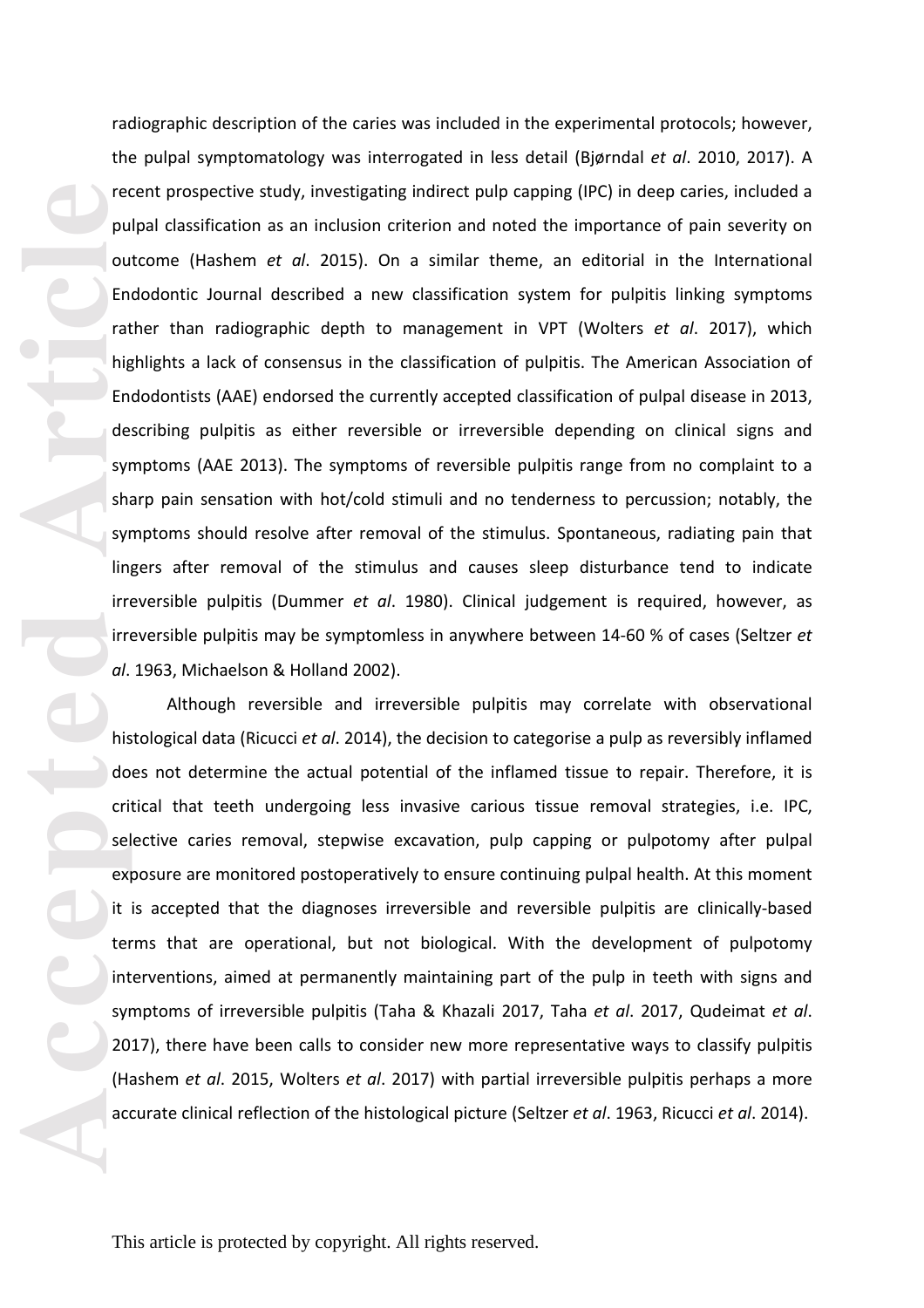*Recommendation:* Caries depth radiographically as well as clinical indicators of activity (e.g. symptoms, progression rate, colour, sensibility tests), should be used to assist clinical decision -making after history, meticulous examination of the mouth and relevant tooth, and special tests. The currently accepted diagnostic terms, reversible and irreversible pulpitis, remain useful but will require revision going forward. Vital pulps should be considered either reversibly inflamed or in the initial stages, show irreversible inflammation only in the area of the coronal pulp associated with the carious lesion. Without treatment this partial irreversible pulpitis will progress until the entire pulp is irreversibly inflamed and RCT is required.

#### **How should we diagnose the inflammator y state of the pulp?**

de spote<br>of the spote<br>of the spote<br>of the contract of the contract of the contract of the contract of the contract of the contract of the contract of the contract of the contract of the contract of the contract of the cont The outcome of VPT is dependent on the inflammatory state of the pulp and the presence of microorganisms, with carious exposures (class II) generally having a less favourable outcome compared with traumatic exposures (class I) (Al -Hiyasat *et al* . 2006); however, the current methods of accurately ascertaining the stage of pulpitis are poor (Mej àre *et al* . 2012). Assessment should begin with an accurate pain history including previous pain in the same tooth, detailing response to temperatur e extremes, spontaneity of pain, sleep disturbance and be supplemented with a meticulous clinical and periapical radiographic examination (indicating potential pulp necrosis and apical pathosis) to obtain a provisional primary diagnosis of the pulp status. Diagnostically acceptable periapical radiographs should use a paralleling technique, a film holder device and when assessing the image, the whole tooth should be visible as well as clear evidence of apical tissues (>3mm) beyond the root tip with no interproximal overlap, distortion or processing errors (ESE 2006 , Whaites & Drage 2013). Although cone beam computed tomography (CBCT) has been proposed as an effective way to detect apical lesions associated with irreversible pulpitis (Abella *et al* . 2012) its use cannot be recommended for assessing pulpal inflammatory state . Thermal and electric pulp testing (EPT) remain the appropriate clinical tests to use, but are crude and non -quantitative (Villa -Chávez *et al* . 2013, Jespersen *et al* . 2014). Heat can be used to mimic the patient's symptoms and may remain useful in the diagnosis of pulpitis; but in general, the heat test has low accuracy (Mainkar & Kim 2018). A painful response to cold stimuli remains the principle symptom of acute forms of pulpitis that makes patients seek emergency dental treatment (Rechenberg *et al.* 2016a). These diagnostic methods are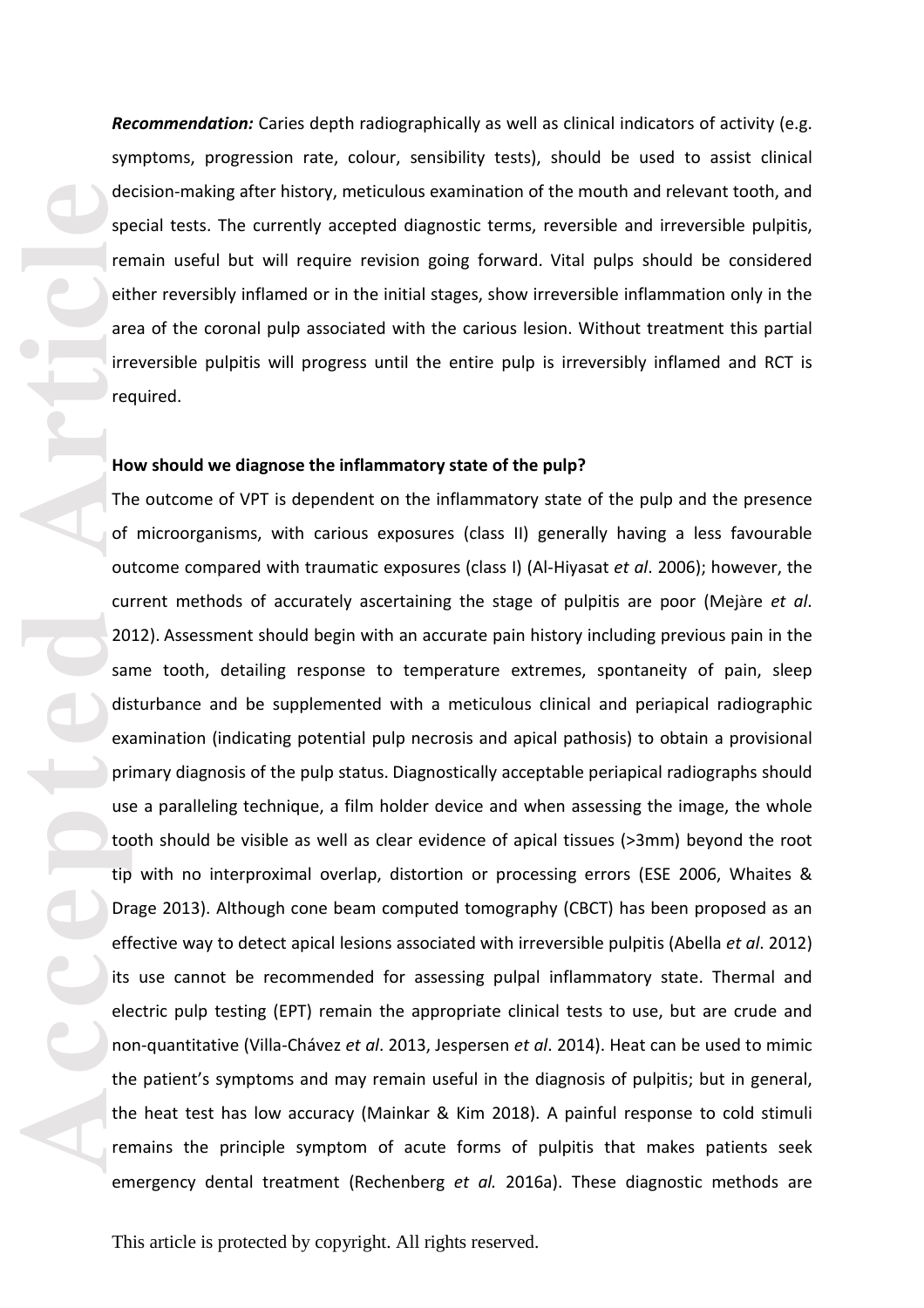subjective and relatively crude, only providing clinical guidance. Traditionally, these methods were not believed to reflect the true histopathological status of the pulp (Garfunkel *et al.* 1973, Dummer *et al* . 1980); however, this has recently been questioned (Ricucci *et al* . 2014).

All current techniques are limited both in their capacity to accurately describe the continuum of pulpal inflammation and to determine the link between inflammatory status and healing potential of the affected tissue. As a result, the development of new pulp tests and chairside assays of potential prognostic indicators (disease biomarkers) should be a focus for translational research (Swedish Council on Health Technology Assessment 2010, Rechenberg *et al* . 2016b, Ballal *et al* . 2017). In the absence of clinically available molecular tests of inflammation, the colour and intensity of pulp bleeding on exposure may provide a crude measure or surrogate marker of inflammation (Matsuo *et al.* 1996), and capacity to recover after treatment.

Gand and Canada and Canada and Canada and Canada and Canada and Canada and Canada and Canada and Canada and Canada and Canada and Canada and Canada and Canada and Canada and Canada and Canada and Canada and Canada and Cana *Recommendation* **:** A detailed pain history and meticulous clinical examination supplemented with a high-quality periapical radiograph and pulp sensibility testing using low temperature cold testing in combination with EPT is necessary to assess the status of the pulp. The routine use of CBCT is not justified for assessing pulpitis. Vital pulps should be considered reversibly inflamed or alternatively partially or completely irreversibly inflamed under deep or extremely caries. Irreversible damage is characterized by episodes of spontaneous, radiating pain that lingers after removal of the stimulus . Reversible pulpitis is either symptomless or has episodes of less intense, shorter-lasting pain.

#### **How should we manage deep caries to avoid pulp exposure?**

One-stage selective carious-tissue removal to soft or firm dentine (Maltz *et al*. 2012) and two -stage stepwise excavation (Bjørndal *et al* . 2017) are indicated in deep carious lesions when the tooth is asymptomatic or has signs and symptoms indicative of reversible pulpitis. Non -selective (complete) caries removal is no longer regarded the treatment of choice in deep carious lesions, with recent consensus considering it to represent over -treatment (Schwendicke *et al* . 2016).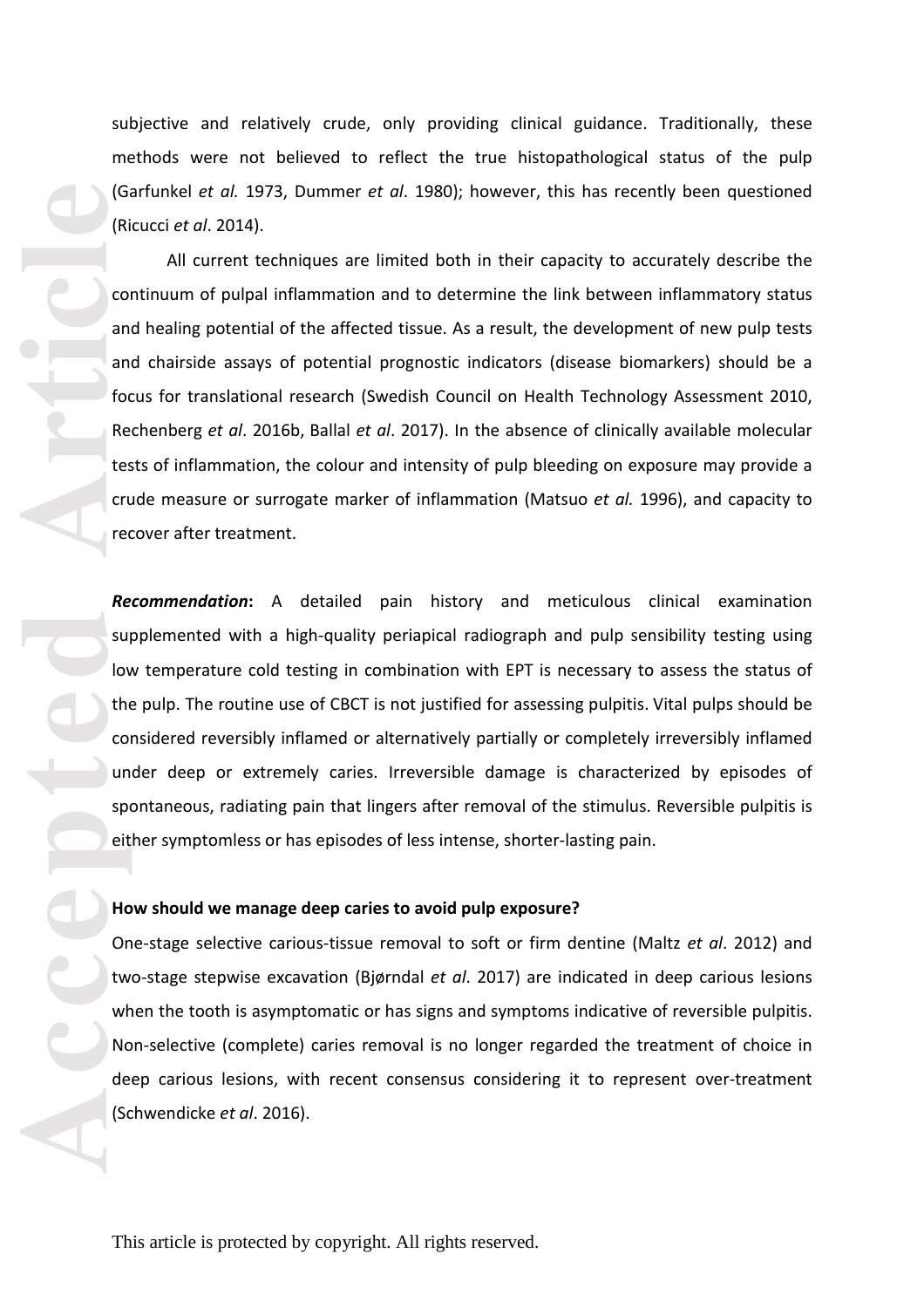on<br>
with con<br>
with con<br>
with con<br>
with con<br>
sun<br>
on<br>
with con<br>
with con<br>
with con<br>
with con<br>
with con<br>
with con<br>
with con<br>
with con<br>
with con<br>
with con<br>
with con<br>
ex<br>
20<br>
ex<br>
20<br>
ex<br>
20<br>
for<br>
for<br>
for<br>
for<br>
the sun<br>
for<br>
f These selective removal VPT approaches have demonstrated a 3 -year success, defined as the absence of clinical symptoms and maintenance of pulp health, of 90% for one -stage selective removal and 70% for stepwise excavation (Maltz *et al* . 2012); however, within this study many of the stepwise cases did not return for the second visit, making comparison difficult. Notably, one surface restorations performed better than two or more surface restorations (Maltz *et al* . 2012), perhaps due to the practical difficulties for the operator attaining an effective marginal seal and the patient maintaining adequate oral hygiene interproximally. After 5 years, one-stage selective removal resulted in a survival rate of 80% (Maltz *et al* . 2017). Another 5 -year randomised controlled trial reported the success rate of stepwise excavation after 5 years to be 60% compared with non -selective carious tissue removal of 46% (Bjørndal *et al* . 2017). Taken together, it can be concluded that the selective one-stage caries removal and stepwise excavation procedures have not been adequately compared in a randomized clinical trial.

Less invasive carious-tissue removal techniques are generally carried out using round burs and hand excavators (Maltz *et al* . 2012, Bjørndal *et al* . 2017). One and two stage selective carious -tissue removal techniques appear effective in reducing the risk of pulp exposure (Schwendicke *et al* . 2016), which is desirable, based on the assumption that pulp exposure is a negative prognostic factor in teeth with deep carious lesions (Bjørndal *et al* . 2010, 2017 , Schwendicke *et al* . 2016). Advocates of single -visit caries removal suggest that re -entry is unnecessary (Maltz *et al* . 2012) while, supporters of stepwise techniques highlight that proper clinical evidence is still not available to show if there is a clinical difference between the approaches (Bjørndal 2018).

Regardless of the removal technique employed, carious tissue should be removed from the periphery of the cavity to hard dentine (i.e. non -selective removal), leaving soft or firm dentine only on the pulpal aspect of the cavity. This facilitates optimal bonding and sealing of the cavity from the oral environment. As dentine thickness over the pulp cannot be accurately assessed clinically, the use of a biologically based material is recommended, such as a hydraulic calcium silicate. Alternatively , a conventional glass ionomer cement, could be applied to the dentine barrier prior to restoration with a definitive resin -based composite restoration (Hashem *et al* . 2015, 2018). The maintenance of pulp healt h should be confirmed by pulp sensibility testing over time. Teeth exhibiting spontaneous or constant pain, a non-restorable crown, a heightened or lingering response to thermal pulp sensibility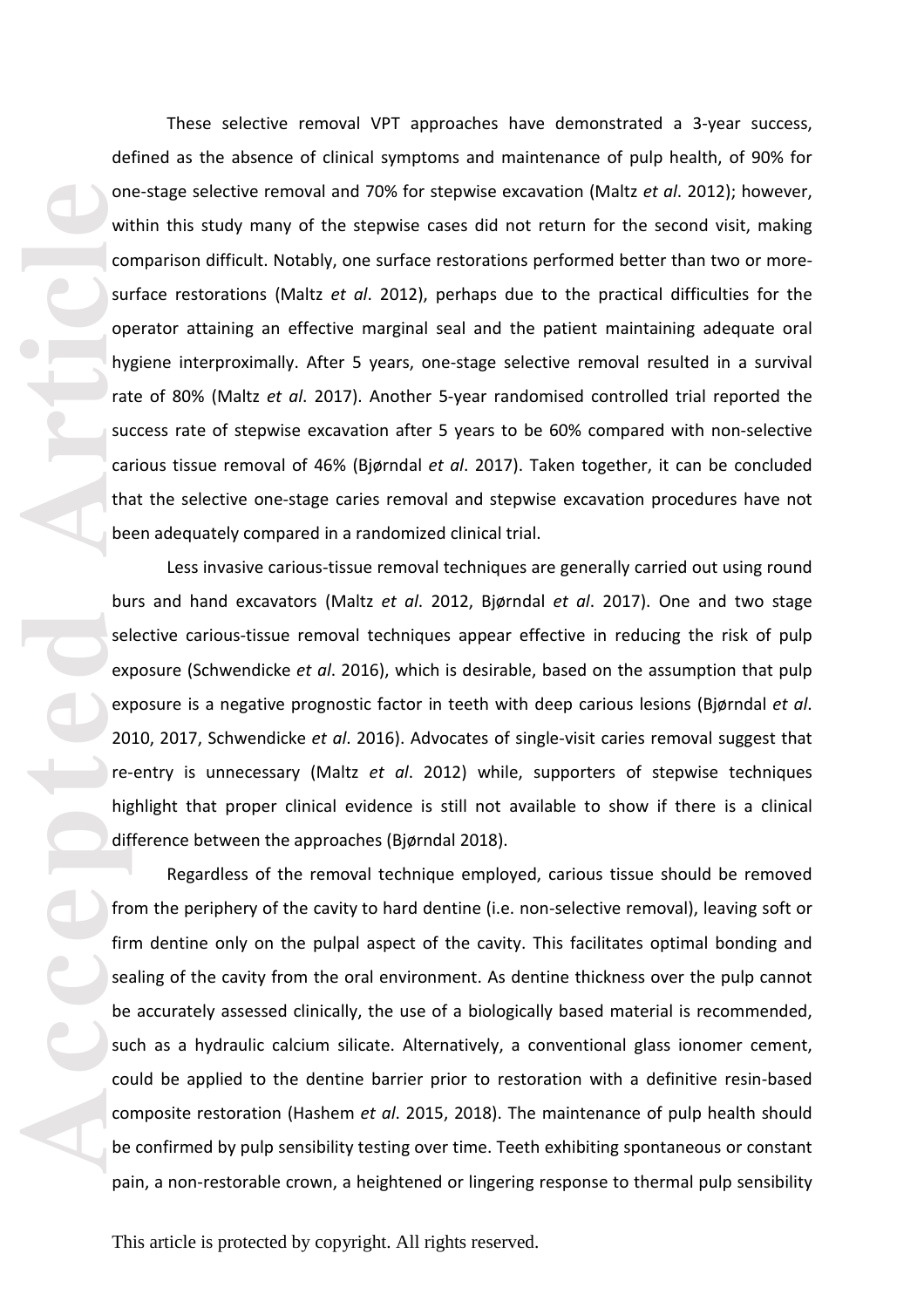testing (indicating potential irreversible pulpitis) will hav e reduced prognosis and are not suitable candidates for procedures aimed at avoiding pulp exposure (Bjørndal *et al* . 2010, Swedish Council on Health Technology Assessment 2010). From a practical perspective, it is critical that the dentine is handled carefully and a suitable definitive restoration is placed to prevent further micro -leakage. Magnification should ideally be used throughout along with good contamination control using a rubber dam.

Swerigness of the tect of the tect of the tect of the tect of the serve side of the serve side tect of the tect of the serve side tect of the tect of the serve side of the tect of the tect of the serve side of the serve si *Recommendations:* Selective carious tissue removal (one -stage or two -stage stepwise technique) is advocated in teeth with reversible pulpitis, provided radiographic assessment indicates caries has progressed no deeper than the pulpal quarter with a zone of dentine separating the carious lesion from the pulp chamber. One surface (occlusal) carious lesions are generally easier to manage and have more predictable outcomes. Asepsis should be preserved throughout the procedure including the use of rubber dam. A hydraulic calcium silicate or a glass ionomer cement should be placed over the deep dentine in both one and two -stage procedures. Current evidence does not indicate a preference for one material type over the other (Hashem *et al* . 2018). The material should be carefully placed to cover all remaining carious dentine and have sufficient thickness to withstand ingress of new bacteria into the lesion. The material should be able to promote, at least not inhibit, tertiary dentine formation.

#### **How should we manage carious pulp exposure?**

Treatment options after carious pulp exposure include direct pulp capping and pulpotomy (partial and full) **.** In general, pulp preservation in cases of carious pulp exposure is only advocated in teeth with reversible pulpitis. Several recent studies have confirmed high levels of success after non-selective (complete) caries removal, leading to pulp exposure, and an enhanced VPT procedure involving the use of a hydraulic calcium silicate cement (not calcium hydroxide), an operating microscope (Bogen *et al* . 2009, Marques *et al* . 2015) and/or the us e of a disinfection agent (Mente *et al* . 2014, Kundzina *et al* . 2017). Operator skill and experience may also be an important, if not independently tested, variable determining the success of VPT.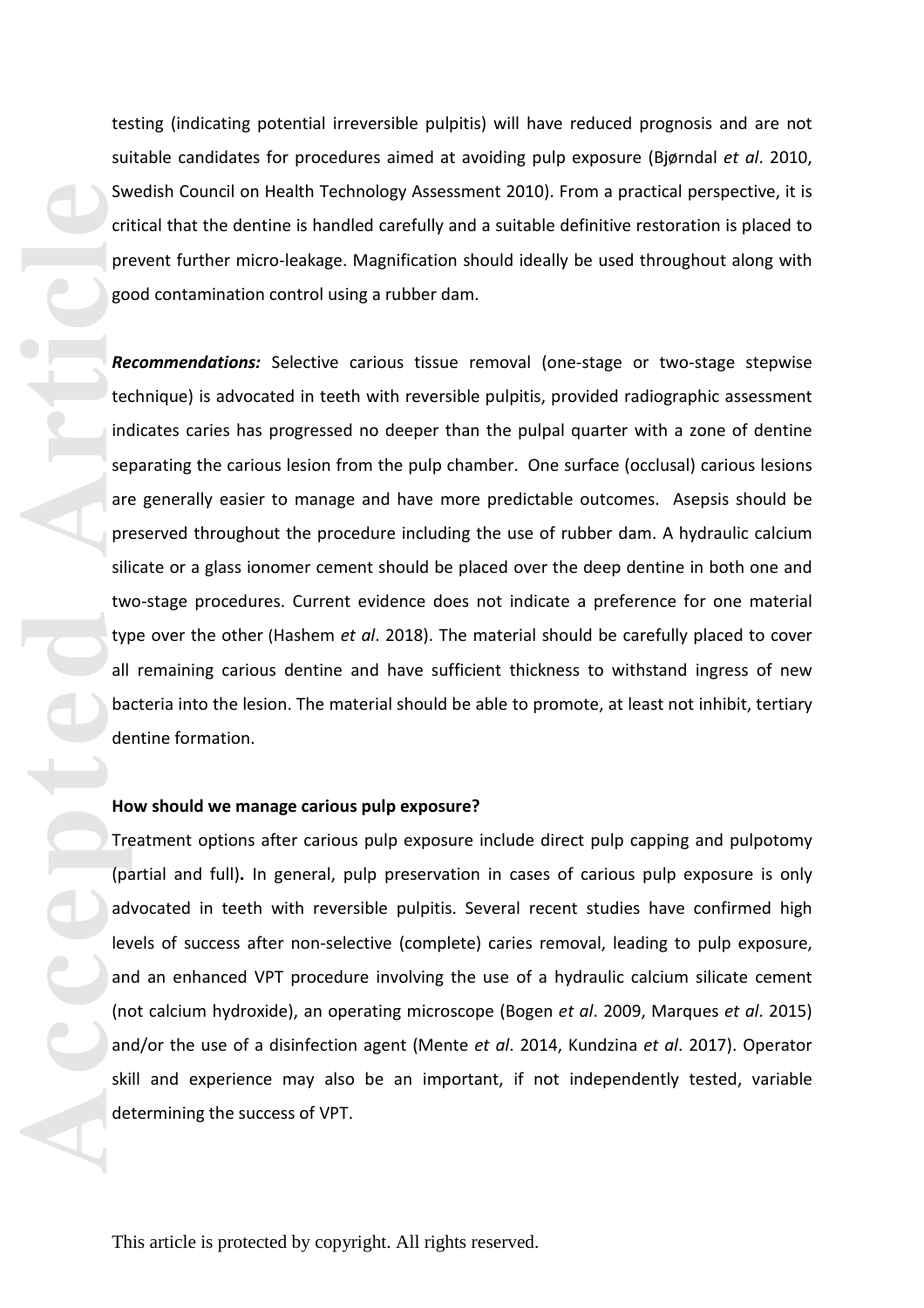This enhanced protocol may help to explain the difference between these studies and the relatively low success of a classic pulp capping protocol examined both retrospectively (Barthel *et al* . 2000) and prospectively in deep carious lesions (Bjørndal *et al* . 2010). Notably, high-quality clinical trials comparing these interventions are lacking and as a result, it remains to be elucidated if these recent promising results can be replicated in a primary care setting. Furthermore, for dentists competent in handling pulp tissues, non selective carious removal and pulp exposure can offer an opportunity to assess pulp damage, the presence of necrosis in the pulp chamber, the level of pulp bleeding and the true extent of the carious destruction.

Pulpal health should be confirmed preoperatively by pulp sensibility testing and intraoperatively by the presence of vital tissue after exposure. Exclusion criteria may alter in the future; however, teeth exhibiting spontaneous or constant pain, an unrestorable crown, continuous uncontrollable pulp bleeding or the presence of necrotic tissue in the pulp chamber are generally not predictable candidates for pulp capping or partial pulpotomy (Bjørndal *et al* . 2010, Swedish Council on Health Technology Assessment 2010).

ret<br>
20<br>
Prisel<br>
20<br>
Prisel<br>
da tru<br>
int the condition<br>
de tru<br>
de wilf de sui<br>
an<br>
19<br>
ex<br>
risel<br>
prisel<br>
an<br>
de wilf<br>
de wilf<br>
de wilf<br>
de wilf<br>
de wilf<br>
de wilf<br>
fint<br>
de wilf<br>
fint<br>
fint<br>
fint<br>
fint<br>
fint<br>
fint<br>
fint<br> A direct pulp capping procedure should only be carried out after non -selective carious-tissue removal on a restorable tooth. Clinically, it is essential that during the VPT procedure , the tooth is isolated prior to pulpal exposure with rubber dam and disinfected. Magnification should be used throughout the procedure to ensure removal of all soft dentine and to inspect the pulp tissue. The damaged and exposed pulp tissue can be treated with the direct application of a capping material (pulp capping, class II), or removal of a small coronal part of the exposed pulp tissue (partial pulpotomy). Some degree of pulp tissue removal may be preferable in carious exposures to aid physical removal of the biofilm and superficial inflamed pulp tissue that may also contain microorganisms (Mejàre & Cvek 1993, Barrieshi -Nusair & Qudeimat 2006, Chailertvanitkul *et al* . 2014). If further caries excavation is necessary after exposure, a partial pulpotomy may be preferable due to the risk of transporting infected dentine chips into the pulp; however, the effect of such procedures may depend on operator skills and equipment (e.g. operating microscope).

The dentine should be carefully manipulated using sterile burs and sharp instruments, with a high-speed bur and water-coolant used for pulp tissue removal (Granath *et al* . 1971), prior to disinfection and control of pulpal bleeding. Haemostasis and disinfection should be achieved using cotton pellets soaked ideally with sodium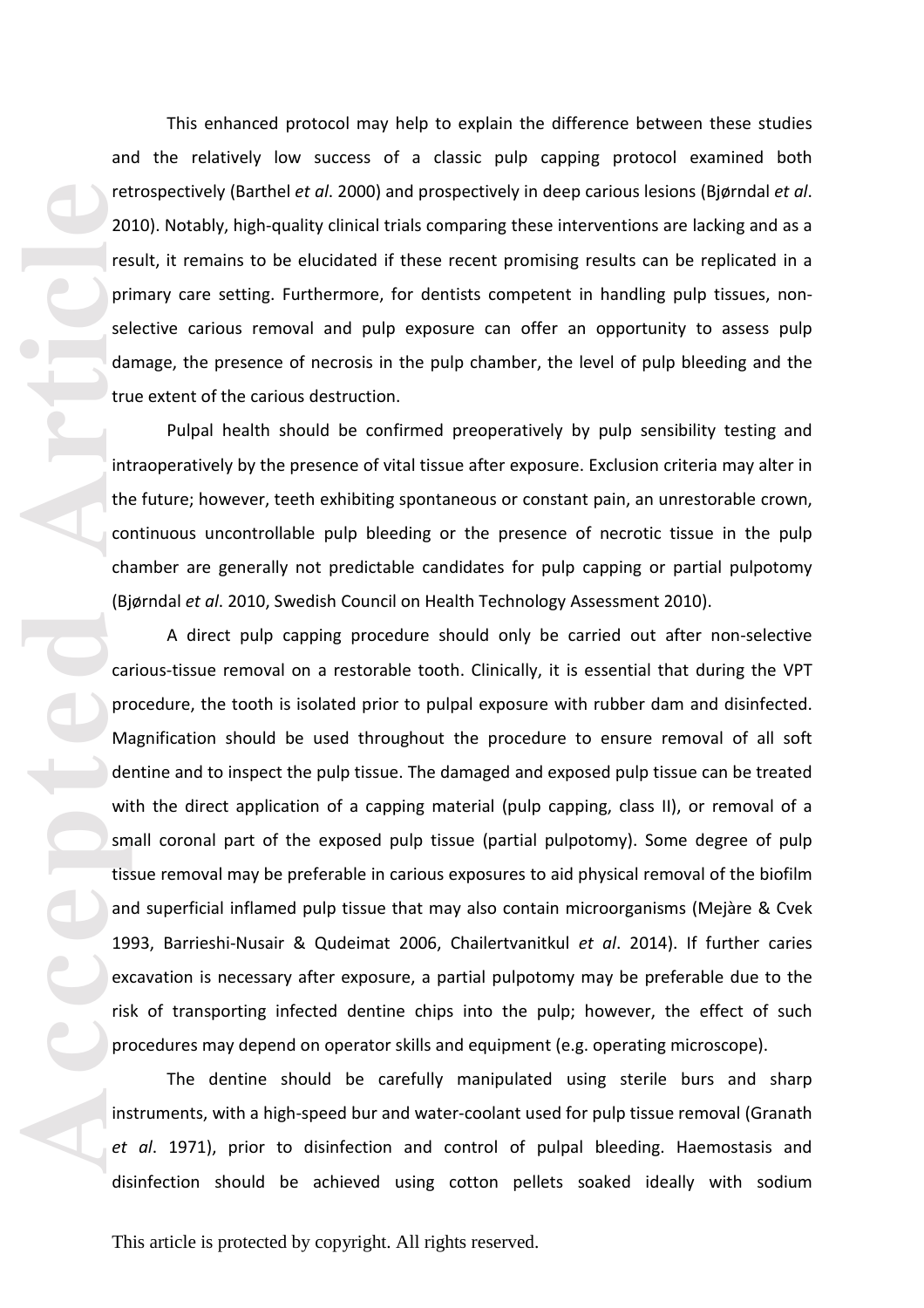hypochlorite (0.5 -5%) or chlorhexidine (0.2 -2%) (Mente *et al* . 2014, Kundzina *et al* . 2017, Harms *et al.* 2019). Although physiological saline has been the acceptable standard in class I pulp capping scenarios, it is limited by a lack of disinfection properties, while the use of ferric sulphate although an effective haemostatic agent, will distort the assessment of pulpal bleeding. If haemostasis cannot be controlled after 5 minutes, further pulp tissue should be removed (partial or full pulpotomy) and the wound surface rinsed as before. In cases with signs and symptoms indicative of irreversible pulpitis (i.e. partial irreversible pulpitis confined to the coronal pulp tissue), a full coronal pulpotomy can be carried out to the level of the root canal orifices with bleeding arrested as detailed previously. This procedure may be easier for practitioners without access to magnification to carry out than partial pulpotomy or even direct pulp capping. In all cases, a hydraulic calcium silicate cement should be placed directly onto the pulp tissue and the tooth definitively restored immediately to prevent further micro -leakage (Al -Hiyasat *et al* . 2006, Mente *et al* . 2010, Harms *et al.* 2019). If bleeding cannot be controlled after full pulpotomy, a pulpectomy and RCT should be carried out, provided the tooth is restorable.

pu<br>
fer<br>
pu<br>
fer<br>
pu<br>
sh ca<br>
pu<br>
sh ca<br>
pu<br>
the production<br>
pu<br>
the production<br>
of the production<br>
the production<br>
of the production<br>
of the production<br>
the production<br>
of the production<br>
of the production<br>
of the producti *Recommendations:* Treatment of deep (and extremely deep) carious dentine should be done aseptically with sterile instruments, tooth disinfection and isolation by rubber dam. VPT in the form of a class II pulp cap or partial pulpotomy is indicated after exposure of reversibly inflamed pulp tissue during caries excavation. Cariou s exposure with symptoms indicative of irreversible pulpitis, no rubber dam and instruments contaminated during caries removal should be treated aseptically with pulpectomy. Alternatively, full pulpotomy may be successful in cases where there is partial irreversible pulpitis in the coronal pulp; however, better long-term prospective randomised data are required before this becomes the treatment of choice. For capping deep or extremely deep carious lesions an enhanced protocol is strongly recommended adding the use of magnification, a disinfection irrigant, and the use of a hydraulic calcium silicate cement.

#### **What materials should we use for VPT?**

Resin-based composites and dentine-bonding agents have been investigated in treatment of the exposed pulp, but are now contraindicated due to cytotoxicity (Krifka *et al*. 2012), absence of dentine formation over the wound site and poor clinical outcome (De Souza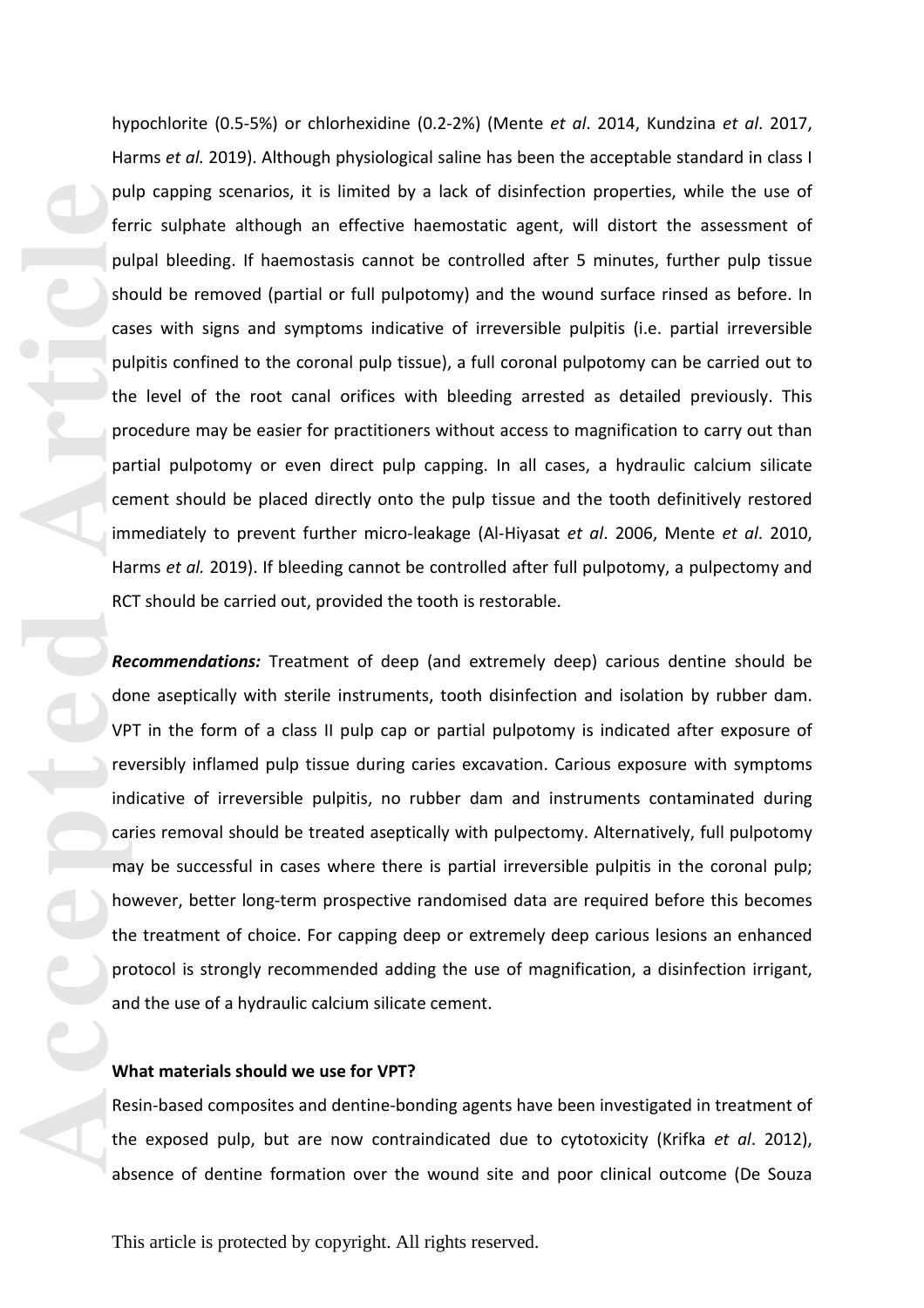Costa *et al* . 2000). Hydraulic calcium silicate materials, such as mineral trioxide aggregate (MTA), have demonstrated superior histological (Aeinehchi *et al* . 2003, Nair *et al* . 2008) and clinical outcomes compared with calcium hydroxide in treatment of the exposed pulp (Cho *et al* . 2013, Hilton *et al* . 2013, Mente *et al* . 2014, Kundzina *et al* . 2017).

Furthermore, there is evidence to suggest that hydraulic calcium silicate cements can be used when the pulp is not exposed (e.g. IPC) after deep caries removal (Leye Benoist *et al* . 2012, Petrou *et al.* 2014, Hashem *et al* . 2015). Although longer -term clinical and radiographic follow up demonstrated no significant improvement compared with glass ionomer cements in terms of symptoms and pulp status (Hashem *et al* . 2018). A range of hydraulic calcium silicate cements are available, which share similar biological properties, but exhibit chemical differences, which influences radiopacity, setting time and the potential to discolour the tooth (Parirokh *et al* . 2018).

*Recommendations:* A hydraulic calcium silicate material or glass ionomer should be placed during procedures aimed at avoiding pulp exposure onto the residual dentine prior to a definitive restoration. After pulp exposure, during a pulp capping, partial pulpotomy, or full pulpotomy a hydraulic calcium silicate material should be placed directly onto the exposed pulp prior to definitive restoration .

### **How should VPT cases be followed -up and what is the expected prognosis?**

**Accepted Article** VPT procedures should be assessed 6 and 12 months postoperatively and at yearly intervals (if necessary) for 4 years thereafter. The tooth should respond positively to pulp sensibility testing within normal limits. It should be noted that teeth may not respond (e.g. older patients, multi -surface resin based composite or ceramic restorations) and that teeth, which have undergone full pulpotomy are expected to be unresponsive to testing. The patient should be free of pain and other symptoms , there should be an absence of apical periodontitis and signs of internal root resorption, while in immature teeth, there should also be radiological evidence of continued root formation (ESE 2006). Success, defined as absence of symptoms and maintenance of pulp vitality after a least one year, is in the region of 70 -90% for selective, one and two -stage carious removal procedures (Bjørndal *et al* . 2010, Maltz *et al* . 2012, Hashem *et al* . 2015, Bjørndal *et al* . 2017, Ali *et al.* 2018, Hashem *et al* . 2018). Equally, in mature permanent teeth with caries and symptoms no worse than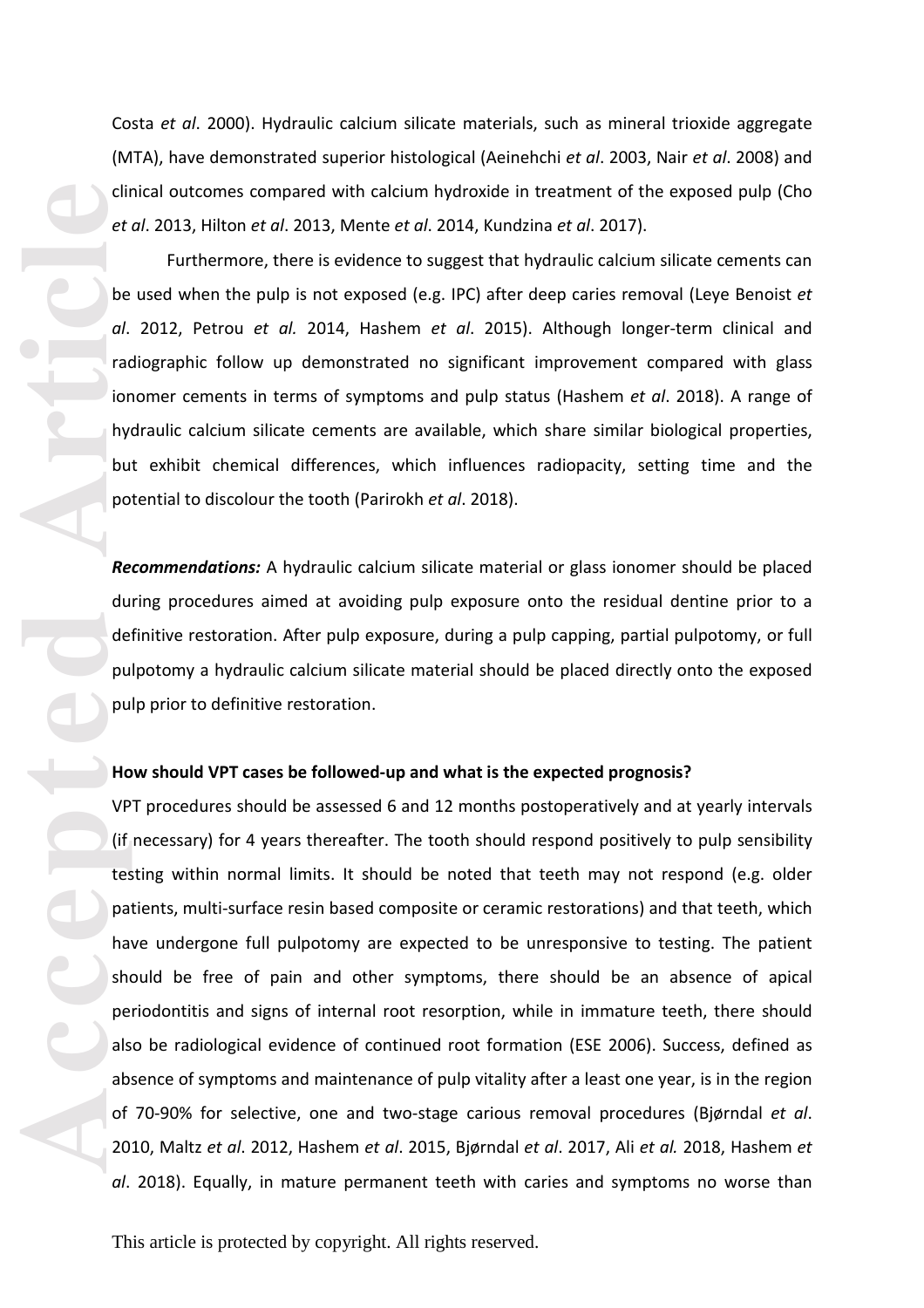reversible pulpitis, exposing the pulp and capping with a calcium silicate material , is also a predictable procedure (Mente *et al* . 2014, Marques *et al* . 2015, Kundzina *et al* . 2017). However, data on the carious penetration depth in these studies was not well defined (Marques *et al* . 2015, Kundzina *et al* . 2017), and some of the sample material in these studies comprised mechanical exposures (class I pulp caps) (Mente *et al* . 2014). All things considered, best current evidence would indicate that a modern pulp capping procedure (class II pulp caps) should be successful in approximately 80 -90% of cases (Hilton *et al.* 2013, Marques *et al* . 2015, Kundzina *et al* . 2017).

Ho (M<br> **Accepted Accepted Article**<br> **Accepted Article**<br> **Accepted Accepted**<br> **Accepted**<br> **Accepted**<br> **Article**<br> **Article**<br> **Article**<br> **Article**<br> **Article**<br> **Article**<br> **Article**<br> **Article**<br> **Article**<br> **Article**<br> **Ar** Other factors may affect prognosis to a varying degree. Young patients are considered good candidates for VPT due to an enhanced pulpal blood supply, open root apices and pulps free of age -related change (Goodis *et al* . 2012). VPT after pulp exposure, based on observational data, retrospective data (Mente *et al* . 2010, Kunert *et al* . 2015, Linsuwanont *et al* . 2017, Harms *et al* . 2019) and randomised clinical trials (Asgary *et al* . 2015, Kang *et al* . 2017) , however, indicates a similar distribution of successes and failures irrespective of the patients age albeit the data is heterogeneous and the quality of evidence sup -optimal. Within a randomised trial, it was demonstrated that patient age was a more important variable after pulp exposure than it was when the pulp was not exposed during treatment (Bjørndal *et al* . 2017). The size of the exposure site is also not a significant factor in success (Mejàre & Cvek 1993, Dammaschke *et al* . 2010), although one study suggested that if the exposure were very large (>5 mm) it was less successful (Chailertvanitkul *et al* . 2014).

Recent evidence demonstrates success of full pulpotomy after one year to range between 75 - 95%, even in teeth with signs and symptoms indicative of irreversible pulpitis (Asgary & Eghbal 2013, Asgary *et al.* 2015, 2017, 2018, Galani *et al* . 2017, Linsuwanont *et al* . 2017, Qudeimat *et al*. 2017, Taha *et al.* 2017). Notably, these success rates are difficult to compare with other VPT techniques, as the maintenance of pulp health cannot be verified by pulp sensibility testing. The potential of full pulpotomy in teeth with signs and symptoms indicative of partial irreversible pulpitis is clear and although the evidence is preliminary, it indicates that an extension of the traditional rationale for VPT is likely in the future.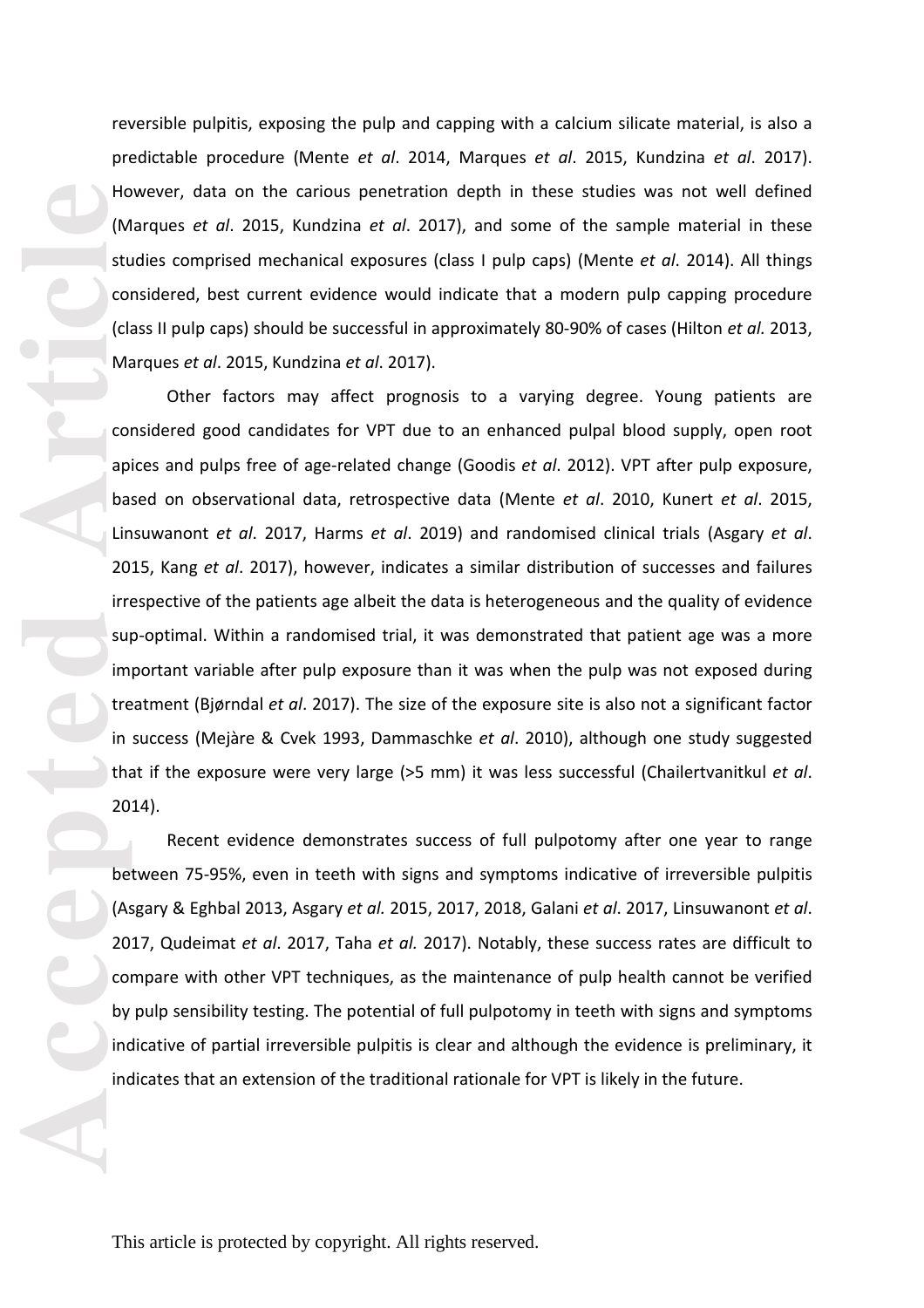*Recommendations:* After VPT teeth should be carefully monitored by history and clinical examination at 6 months, supplemented by periapical radiograph at one year . If symptoms persist or there is uncertainty regarding healing the tooth should continue to be assessed at regular intervals . Cold and electric pulp sensibility testing should be carried out to monitor pulpal response, noting that teeth with full pulpotomy will be unresponsive.

### **Summary and concluding remarks**

Developments in understanding of the defensive response of the dentine-pulp complex and a drive to develop minimally invasive treatment solutions in Endodontics have created significant interest in vital pulp treatment. It must be highlighted that there is a paucity of high -quality comparative research on mature carious permanen t teeth that addresses many of the central questions. Although this area is likely to modify in the future this ESE Position Statement must be cautious in recommending treatments of choice that are preliminary and not supported by robust long -term evidence .

### **REFERENCES**

Abella F, Patel S, Duran -Sindreu F, Mercadé M, Bueno R, Roig M (2012) Evaluating the periapical status of teeth with irreversible pulpitis by using cone -beam computed tomography scanning and periapical radiographs. *Journal of Endodontics* **38,** 1588 -91.

Aeinehchi M, Eslami B, Ghanbariha M, Saffar AS (2003) Mineral trioxide aggregate (MTA) and calcium hydroxide as pulp -capping agents in human teeth: a preliminary report. *International Endodontic Journal* **36,** 225 -31.

Al-Hiyasat AS, Barrieshi-Nusair KM, Al-Omari MA (2006) The radiographic outcomes of direct pulp -capping procedures performed by dental students: a retrospective study *. Journal of the American Dental Association* **137,** 1699 -705.

American Association of Endodontists (2013) Endodontic diagnosis. https://www.aae.org accessed 3 rd September 2018.

Asgary S, Eghbal MJ (2013) Treatment outcomes of pulpotomy in permanent molars with irreversible pulpitis using biomaterials: A multi-center randomized controlled trial. Acta *Odontologica Scandinavica* **71,** 130 -6.

Asgary S, Eghbal MJ, Fazlyab M, Baghban AA, Ghoddusi J (2015) Five -year results of vital pulp therapy in permanent molars with irreversible pulpitis: A non -inferiority multicenter randomized clinical trial. *Clinical Oral Investigations* **19,** 335 -41.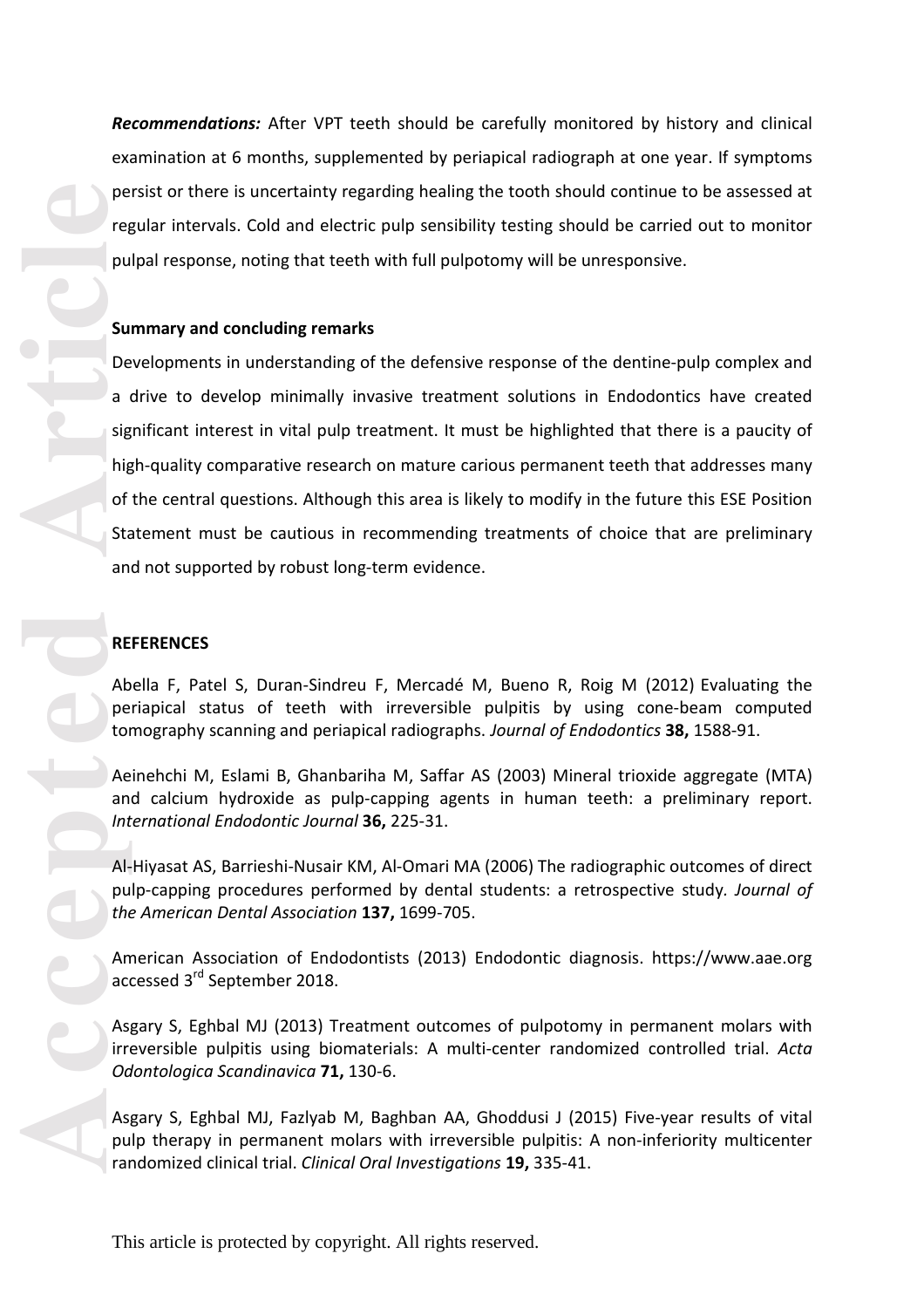Asgary S, Eghbal MJ, Bagheban AA (2017) Long-term outcomes of pulpotomy in permanent teeth with irreversible pulpitis: A multi-center randomized controlled trial. American Journal of Dentistry **30,** 151-5.

Asgary S, Hassanizadeh R, Torabzadeh H, Eghbal MJ (2018) Treatment outcomes of 4 vital pulp therapies in mature molars. *Journal of Endodontics* **44,** 529-35.

Ballal V, Rao S, Bagheri A, Bhat V, Attin T, Zehnder M (2017) MMP-9 in dentinal fluid correlates with caries lesion depth. *Caries Research* **51,** 460-5.

Barrieshi-Nusair KM, Qudeimat MA (2006) A prospective clinical study of mineral trioxide aggregate for partial pulpotomy in cariously exposed permanent teeth. *Journal of Endodontics* **32,** 731-5.

Barthel CR, Rosenkranz B, Leuenberg A, Roulet RF (2000) Pulp capping of carious exposures: treatment outcome after 5 and 10 years: a retrospective study. *Journal of Endodontics* **26,** 525-8.

Bjørndal L, Reit C, Bruun G, *et al*. (2010) Treatment of deep caries lesions in adults: randomized clinical trials comparing stepwise vs. direct complete excavation, and direct pulp capping vs. partial pulpotomy. *European Journal of Oral Science* **118,** 290-7.

Bjørndal L, Fransson H, Bruun G, *et al*. (2017) Randomized clinical trials on deep carious lesions: 5-year follow-up. *Journal of Dental Research* **96,** 747-53.

Bjørndal L (2018) Caries pathology and management in deep stages of lesion formation. In: Bjørndal L, Kirkevang L-L, Whitworth J, 3. edn. Textbook of Endodontology. Oxford; UK. Wiley Blackwell. pp. 61-78.

Bjørndal L, Simon S, Tomson PL, Duncan HF (2019) Management of deep caries and the exposed pulp. *International Endodontic Journal* [in press]

Bogen G, Kim JS, Bakland LK (2008) Direct pulp capping with mineral trioxide aggregate: an observational study. *Journal of the American Dental Association* **139,** 305-15.

Chailertvanitkul P, Paphangkorakit J, Sooksantisakoonchai N, *et al*. (2014) Randomized control trial comparing calcium hydroxide and mineral trioxide aggregate for partial pulpotomies in cariously exposed pulps of permanent molars. *International Endodontic Journal* **47,** 835-42.

Cho SY, Seo DG, Lee SJ, Lee J, Lee SJ, Jung IY (2013) Prognostic factors for clinical outcomes according to time after direct pulp capping. *Journal of Endodontics* **39,** 327-31.

Dammaschke T, Leidinger J, Schäfer E (2010) Long-term evaluation of direct pulp capping- treatment outcomes over an average period of 6.1 years. *Clinical Oral Investigations* **14,** 559-67.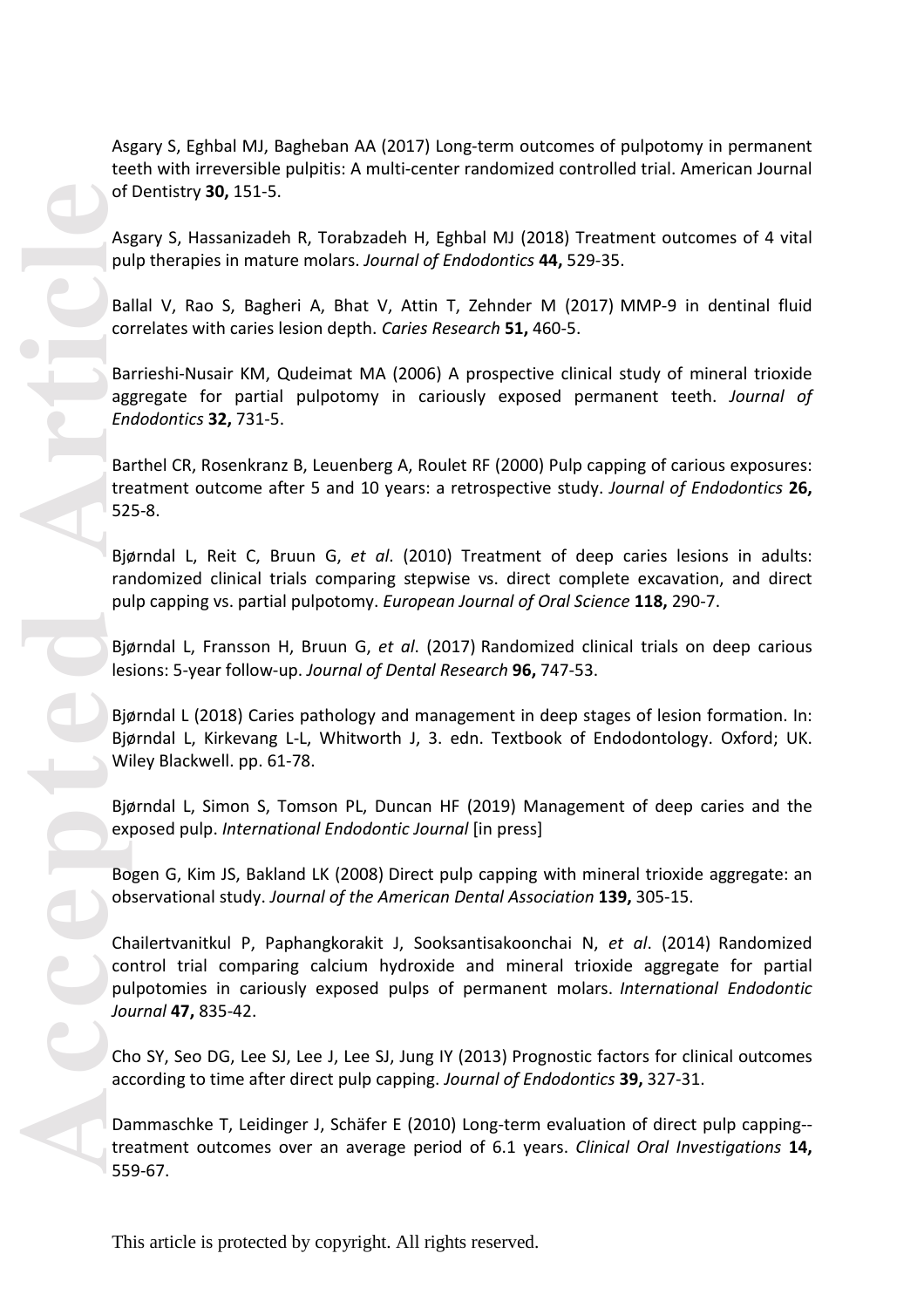De Souza Costa CA, Hebling J, Hanks CT (2000) Current status of pulp capping with dentin adhesive systems: a review. *Dental Materials* **16,** 187-97.

Dorozhkin SV, Epple M (2002) Biological and medical significance of calcium phosphates. *Angewandte Chemie International Edition* **41,** 3130-46.

Dummer PM, Hicks R, Huws D (1980) Clinical signs and symptoms in pulp disease. *International Endodontic Journal* **13,** 27-35.

European Society of Endodontology (2006) Quality guidelines for endodontic treatment: consensus report of the European Society of Endodontology. *International Endodontic Journal* **39,** 921-30.

Galani M, Tewari S, Sangwan P, Mittal S, Kumar V, Duhan J (2017) Comparative evaluation of postoperative pain and success rate after pulpotomy and root canal treatment in cariously exposed mature permanent molars: A randomized controlled trial. *Journal of Endodontics* **43,** 1953-62.

Garfunkel A, Sela J, Ulmansky (1973) Dental pulp pathosis: clinicopathologic correlations based on 109 cases. *Oral Surgery, Oral Medicine, Oral Pathology* **35,** 110-7.

Goodis HE, Kahn A, Simon S (2012) Aging and the pulp. In: Hargreaves K, Goodis HE, Tay F, eds. *Seltzer and Bender's Dental Pulp*, 2nd edn; Berlin, Germany: Quintessenz.

Granath LE, Hagman G (1971) Experimental pulpotomy in human bicuspids with reference to cutting technique. *Acta Odontologica Scandinavica* **29,** 155-63.

Harms CS, Schäfer E, Dammaschke T (2019) Clinical evaluation of direct pulp capping using a calcium silicate cement - treatment outcomes over an average period of 2.3 years. *Clinical Oral Investigations* [accepted] DOI: 10.1007/s00784-018-2767-5.

Hashem D, Mannocci F, Patel S, *et al*. (2015) Clinical and radiographic assessment of the efficacy of calcium silicate indirect pulp capping: a randomized controlled clinical trial. *Journal of Dental Research* **94,** 562-8.

Hashem D, Mannocci F, Patel S, *et al.* (2018) Evaluation of the efficacy of calcium silicate vs. glass ionomer cement indirect pulp capping and restoration assessment criteria: a randomised controlled clinical trial-2-year results. *Clinical Oral Investigations* doi: 10.1007/s00784-018-2638-0. [Epub ahead of print].

Hilton TJ, Ferracane JL, Mancl L, Northwest Practice-based Research Collaborative in Evidence-based Dentistry (NWP) (2013) Comparison of CaOH with MTA for direct pulp capping: a PBRN randomized clinical trial. *Journal of Dental Research* **92,** 16-22S.

Innes NP, Frencken JE, Bjørndal L, *et al.* (2016) Managing carious lesions: consensus recommendations on terminology. *Advances in Dental Research* **28,** 49-57.

Do Am<br>
Do Am<br>
Du Int<br>
Eu Col Int<br>
Eu Col Int<br>
Ga po ex|<br>
43<br>
Ga po ex|<br>
43<br>
Ga po ex|<br>
43<br>
Ga po ex|<br>
43<br>
Ga po ex|<br>
50<br>
Ga po ex|<br>
50<br>
Ga do ed Gr bo Ha cal<br>
Du Ha cal<br>
Du Ha cal<br>
Du Ha cal<br>
Du Ha cal<br>
Du Ha cal<br>
Du Ha ca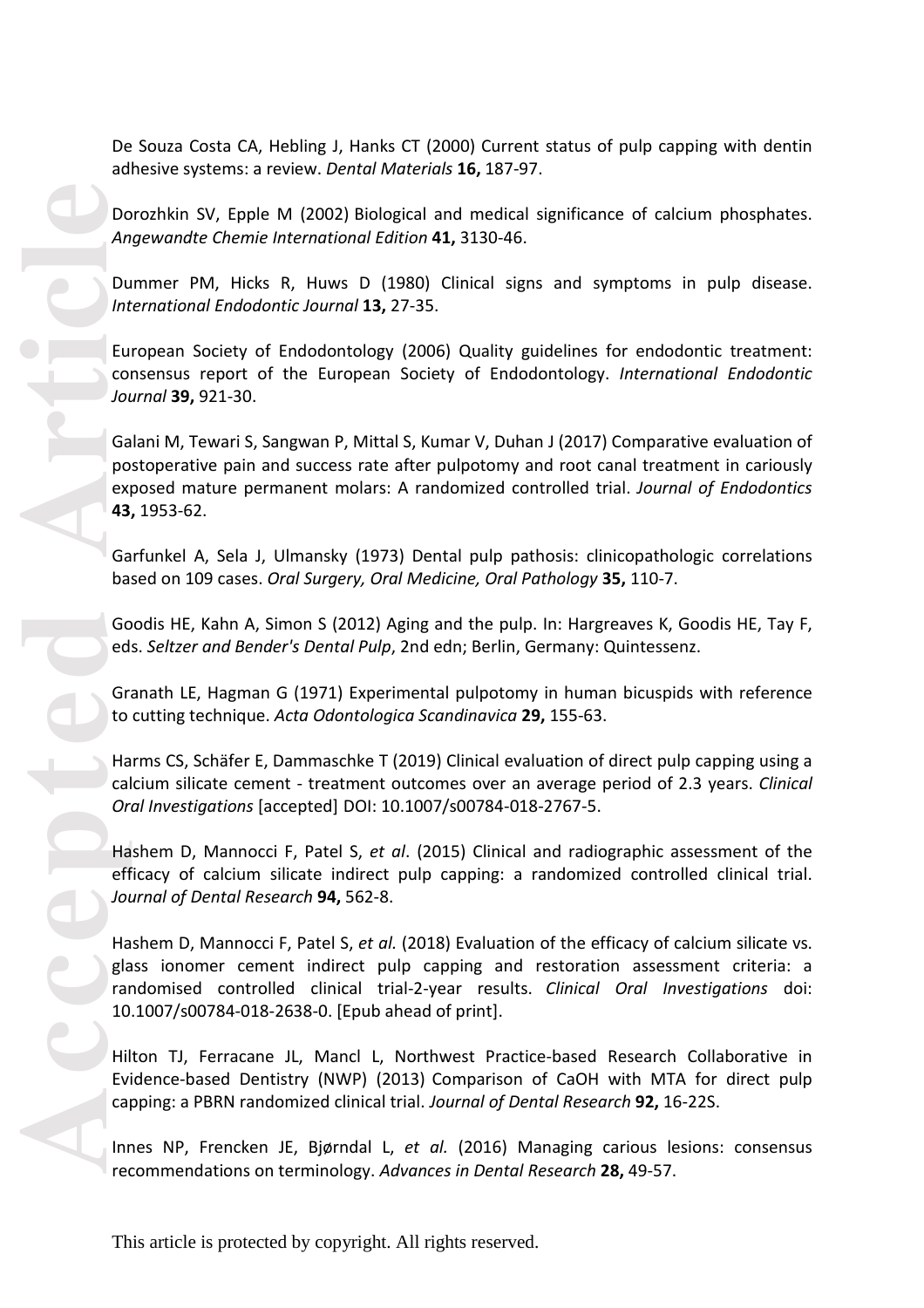Jespersen JJ, Hellstein J, Williamson A, Johnson WT, Qian F (2014) Evaluation of dental pulp sensibility tests in a clinical setting. *Journal of Endodontics* **40**, 351-4.

Kang CM, Sun Y, Song JS, *et al*. (2017) A randomized controlled trial of various MTA materials for partial pulpotomy in permanent teeth. *Journal of Dentistry* **60,** 8-13.

Krifka S, Seidenader C, Hiller KA, Schmalz G, Schweikl H (2012) Oxidative stress and cytotoxicity generated by dental composites in human pulp cells. *Clinical Oral Investigations* **16,** 215-24.

Kundzina R, Stangvaltaite L, Eriksen HM, Kerosuo E (2017) Capping carious exposures in adults: a randomized controlled trial investigating mineral trioxide aggregate versus calcium hydroxide. *International Endodontic Journal* **50,** 924-32.

Kunert GG, Kunert IR, da Costa Filho LC, de Figueiredo JAP (2015) Permanent teeth pulpotomy survival analysis: Retrospective follow-up. *Journal of Dentistry* **43,** 1125-31.

Leye Benoist F, Gaye Ndiaye F, Kane AW, Benoist HM, Farge P (2012) Evaluation of mineral trioxide aggregate (MTA) versus calcium hydroxide cement (Dycal) in the formation of a dentine bridge, a randomised controlled trial. *International Dental Journal* **62,** 33–9.

Linsuwanont P, Wimonsutthikul K, Pothimoke U, Santiwong B (2017) Treatment outcomes of mineral trioxide aggregate pulpotomy in vital permanent teeth with carious pulp exposure: The retrospective study. *Journal of Endodontics* **43,** 225-30.

Mainkar A, Kim SG (2018) Diagnostic accuracy of 5 dental pulp tests: A systematic review and meta-analysis. *Journal of Endodontics* **44,** 694-702.

Maltz M, Garcia R, Jardim JJ, *et al*. (2012) Randomized trial of partial vs. stepwise caries removal: 3-year follow-up. *Journal of Dental Research* **91,** 1026-31.

Maltz M, Koppe B, Jardim JJ, *et al.* (2017) Partial caries removal in deep caries lesions: A 5 year multicenter randomized controlled trial. *Clinical Oral Investigations* **22,**1337-43.

Marques MS, Wesselink PR, Shemesh H (2015) Outcome of direct pulp capping with mineral trioxide aggregate. *Journal of Endodontics* **41,** 1026-31.

Matsuo T, Nakanishi T, Shimizu H, Ebisu S (1996) A clinical study of direct pulp capping applied to carious-exposed pulps. *Journal of Endodontics* **22,** 551-6.

Mejàre I, Cvek M (1993) Partial pulpotomy in young permanent teeth with deep carious lesions. *Endodontics and Dental Traumatology* **9,** 238-42.

Mejàre IA, Axelsson S, Davidson T, Frisk F, Hakeberg M, Kvist T, et al (2012). Diagnosis of the condition of the dental pulp: a systematic review. *International Endodontic Journal* **45,** 597- 613.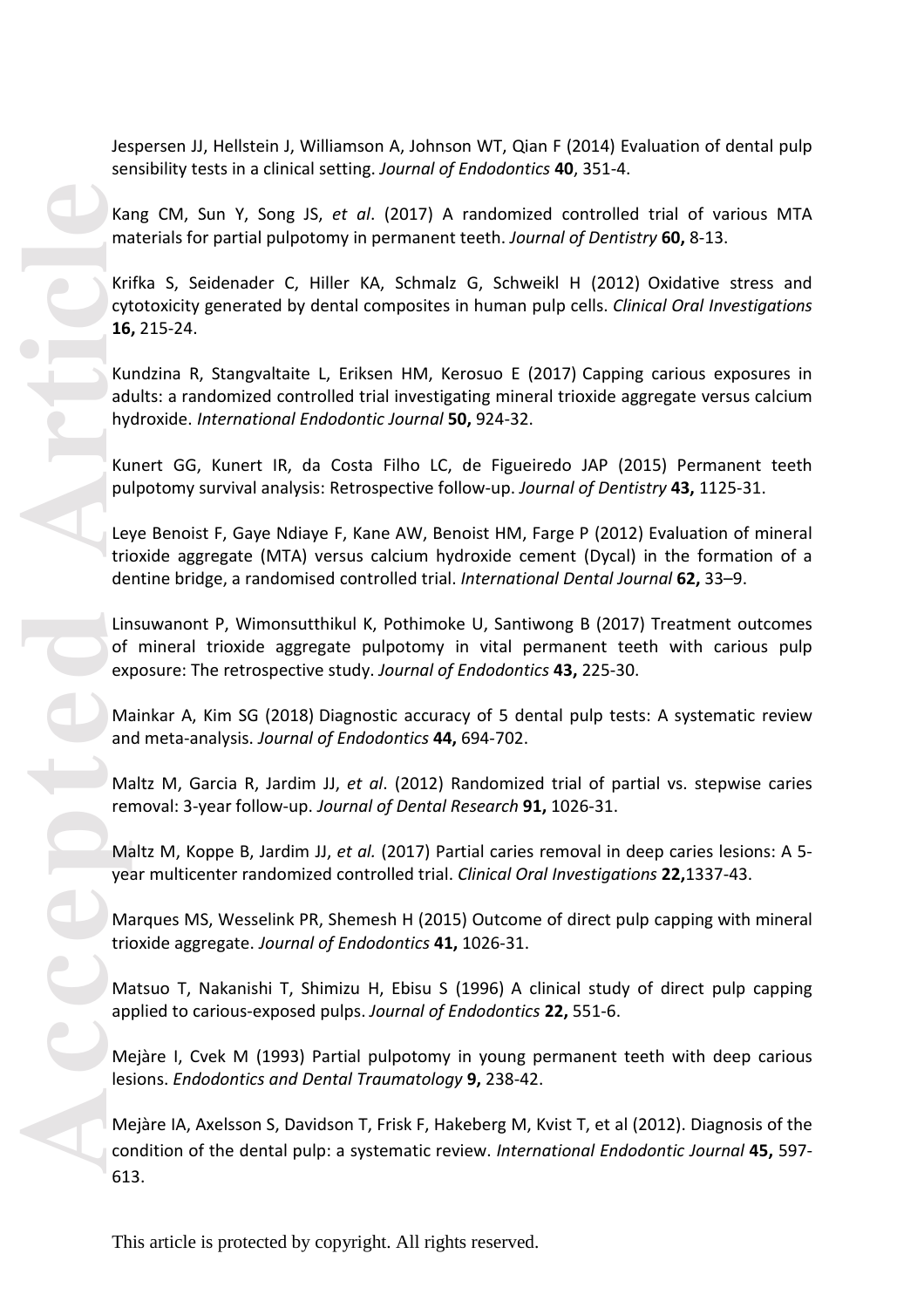Mente J, Geletneky B, Ohle M, *et al*. (2010) Mineral trioxide aggregate or calcium hydroxide direct pulp capping: An analysis of the clinical treatment outcome. *Journal of Endodontics* **36,** 806-13.

Mente J, Hufnagel S, Leo M, *et al.* (2014) Treatment outcome of mineral trioxide aggregate or calcium hydroxide direct pulp capping: long-term results. *Journal of Endodontics* **40,** 1746-51*.*

Michaelson PL, Holland GR (2002) Is pulpitis painful? *International Endodontic Journal* **35,** 829-32.

Mjör IA, Tronstad L (1974) The healing of experimentally induced pulpitis. *Oral Surgery, Oral Medicine, Oral Pathology* **38,** 115-21.

Nair PNR, Duncan HF, Pitt Ford TR, Luder HU (2008) Histological, ultrastructural and quantitative investigations on the response of healthy human pulps to experimental capping with mineral trioxide aggregate: a randomized controlled trial. *International Endodontic Journal* **41,** 128-50.

Nyvad B, Crielaard W, Mira A, Takahashi N, Beighton D (2013) Dental caries from a molecular microbiological perspective. *Caries Research* **47,** 89-102.

Parirokh M, Torabinejad M, Dummer PMH (2018) Mineral trioxide aggregate and other bioactive endodontic cements: an updated overview - part I: vital pulp therapy. *International Endodontic Journal* **51,** 177-205.

Petrou MA, Alhamoui FA, Welk A, Altarabulsi MB, Alkilzy M, Splieth CH (2014) A randomized clinical trial on the use of medical Portland cement, MTA and calcium hydroxide in indirect pulp treatment. *Clinical Oral Investigations* **18,** 1383–9.

Pitts NB, Zero DT, Marsh PD, *et al.* (2017) Dental caries. *Nature Reviews Disease Primers* **25,** 17030. doi: 10.1038/nrdp.2017.30.

Qudeimat MA, Alyahya A, Hasan AA (2017) Mineral trioxide aggregate pulpotomy for permanent molars with clinical signs indicative of irreversible pulpitis: a preliminary study. *International Endodontic Journal* **50**, 126-34.

Rechenberg DK, Held U, Burgstaller JM, Bosch G, Attin T (2016a) Pain levels and typical symptoms of acute endodontic infections: a prospective, observational study. *BMC Oral Health* **16,** 61.

Rechenberg DK, Galicia JC, Peters OA (2016b) Biological markers for pulpal inflammation: A systematic review. *PLoS One* **11,** e0167289.

Reeves R, Stanley HR (1966) The relationship of bacterial penetration and pulpal pathosis in carious teeth. *Oral Surgery, Oral Medicine, Oral Pathology* **22,** 59-65.